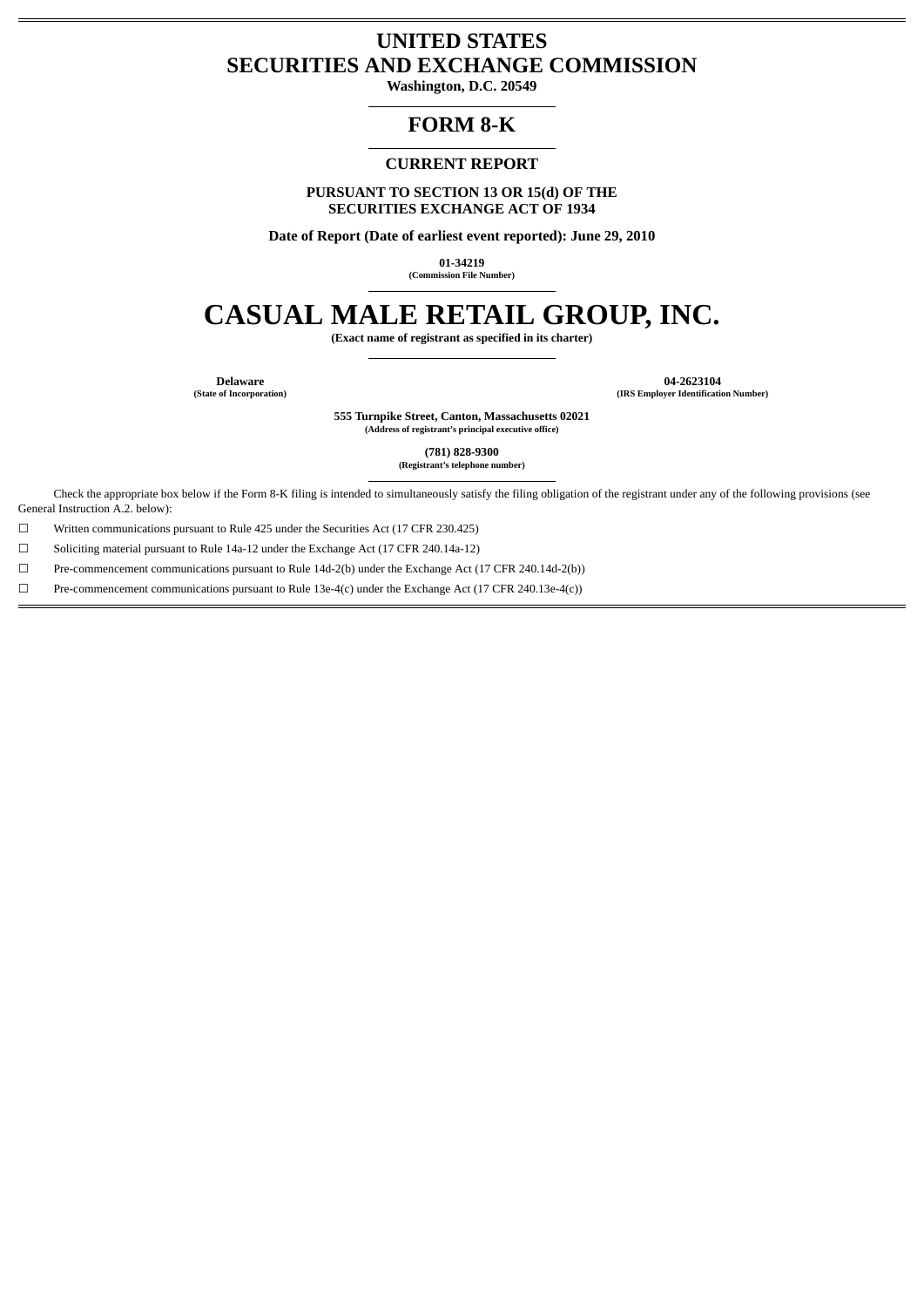#### **ITEM 7.01 - Regulation FD Disclosure**

The Company will be presenting an investor slide presentation at upcoming meetings with various investment groups. A copy of the slide presentation is attached to this report as Exhibit 99.1, and is incorporated by reference herein.

The slide presentation contained in the exhibit includes statements intended as "forward-looking statements," which are subject to the cautionary statement about forward-looking statements set forth in the exhibit. The slide presentation is being furnished, not filed, pursuant to Regulation FD. Accordingly, the slide presentation will not be incorporated by reference into any registration statement filed by the Company under the Securities Act of 1933, as amended, unless specifically identified therein as being incorporated therein by reference. The furnishing of the slide presentation is not intended to, and does not, constitute a determination or admission by the Company that the information in the slide presentation is material or complete, or that investors should consider this information before making an investment decision with respect to the Company.

#### *Presentation of Non-GAAP Measures*

The slide presentation includes the discussion of non-GAAP free cash flow on slides 3, 7, 26 and 28. Free cash flow is not a measure determined by generally accepted accounting principles ("GAAP") and should not be considered superior to or as a substitute for net income (loss) or cash flows from operating activities or any other measure of performance derived in accordance with GAAP.

In addition, all companies do not calculate non-GAAP financial measures in the same manner and, accordingly, "free cash flows" as presented in this slide presentation may not be comparable to similar measures used by other companies. The Company calculates free cash flows as cash flow from operating activities less capital expenditures and discretionary store asset acquisitions, if any. We believe that inclusion of this non-GAAP measure helps investors gain a better understanding of our performance, especially when comparing such results to previous periods

Free cash flow is calculated as follows for each of the respective fiscal years, as disclosed on slide 26 of the slide presentation:

|                                  | Projected |        |               |               |          |
|----------------------------------|-----------|--------|---------------|---------------|----------|
|                                  | Fiscal    | Fiscal | <b>Fiscal</b> | <b>Fiscal</b> | Fiscal   |
| (in millions)                    | 2010      | 2009   | 2008          | 2007          | 2006     |
| Cash flow provided by operations | 30.0      | \$30.8 | \$23.2        | \$11.7        | \$12.1   |
| Less: capital expenditures       | 10.0      | 4.6    | 12.6          | 21.4          | 22.7     |
| Less acquisitions                |           | _      | 3.0           |               | 3.0      |
| Free cash flow                   | 20.0      | \$26.2 | \$7.6         | \$ (9.7)      | \$(13.6) |

 $\overline{(1)}$  Free cash flow for fiscal 2008 and fiscal 2006 include the cash used for the Dahle acquisition of \$3.0 million and the Jared M. acquisition of \$3.0 million, respectively.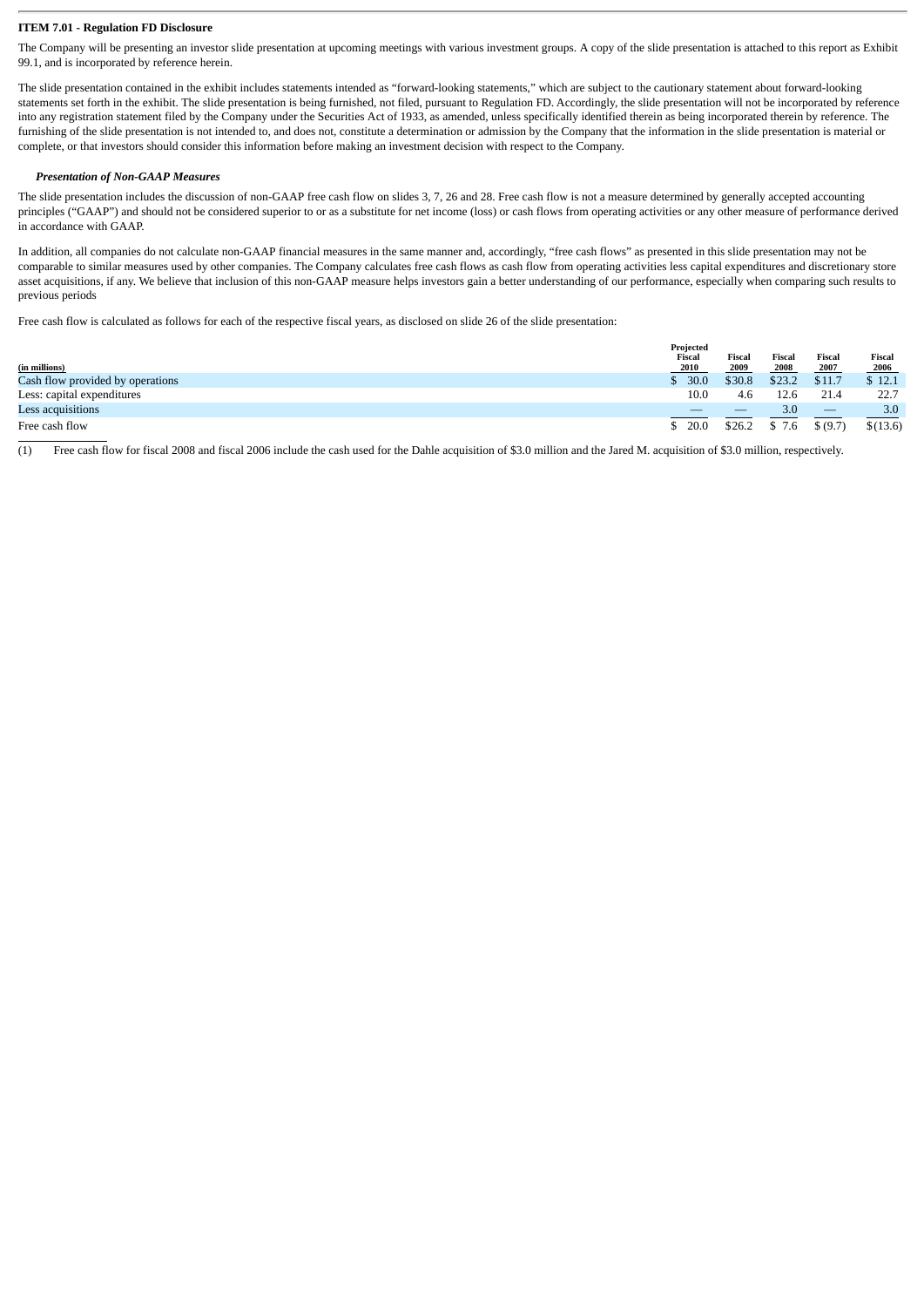#### **ITEM 9.01 - FINANCIAL STATEMENTS AND EXHIBITS**

#### *(d) Exhibits*

**Exhibit No. Description**

99.1 Investor Slide Presentation.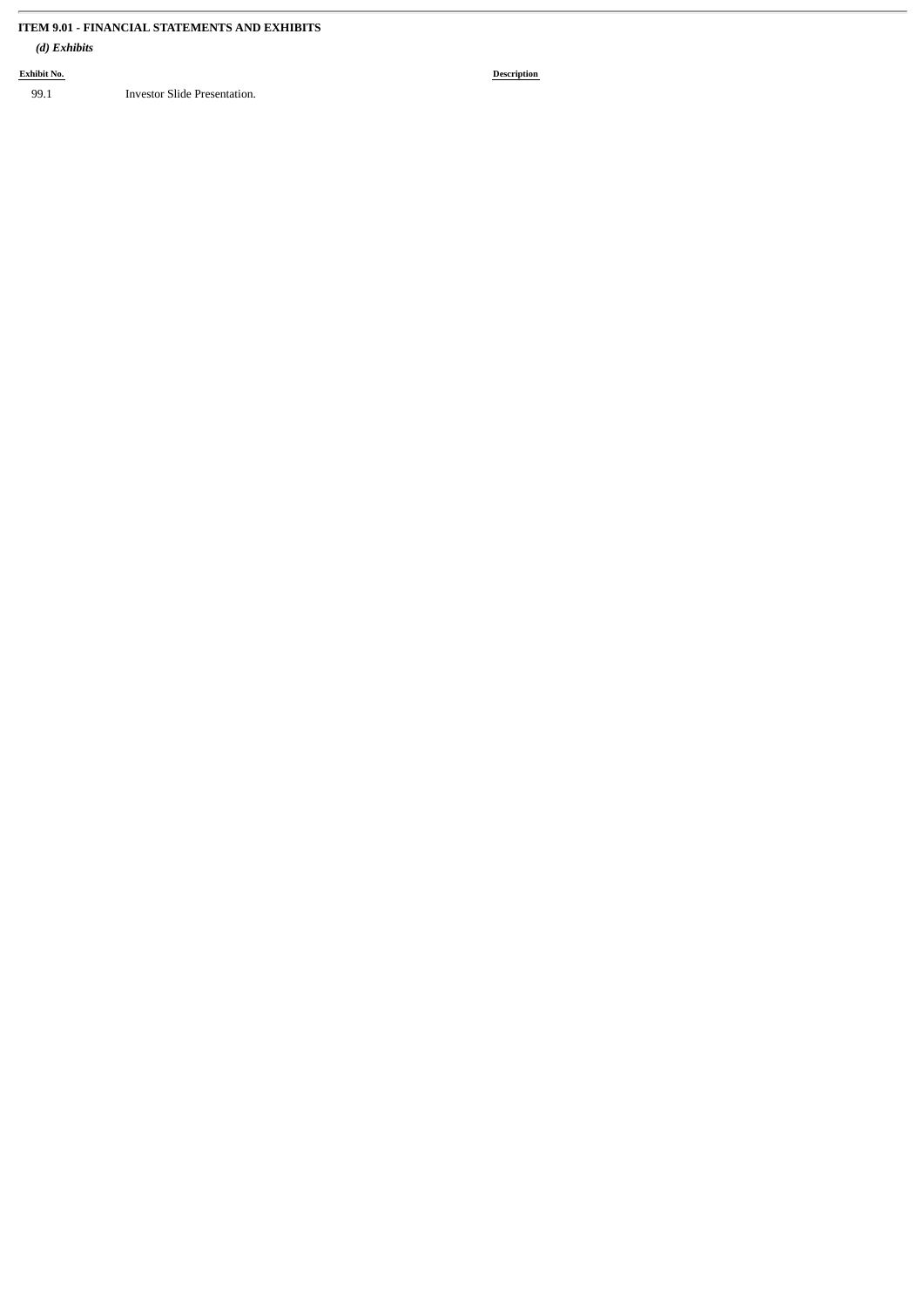#### **SIGNATURES**

Pursuant to the requirements of the Securities Exchange Act of 1934, the registrant has duly caused this report to be signed on its behalf by the undersigned, thereunto duly authorized.

CASUAL MALE RETAIL GROUP, INC.

By: /s/ DENNIS R. HERNREICH Name: **Dennis R. Hernreich** Title: **Executive Vice President and Chief Financial Officer**

Date: June 29, 2010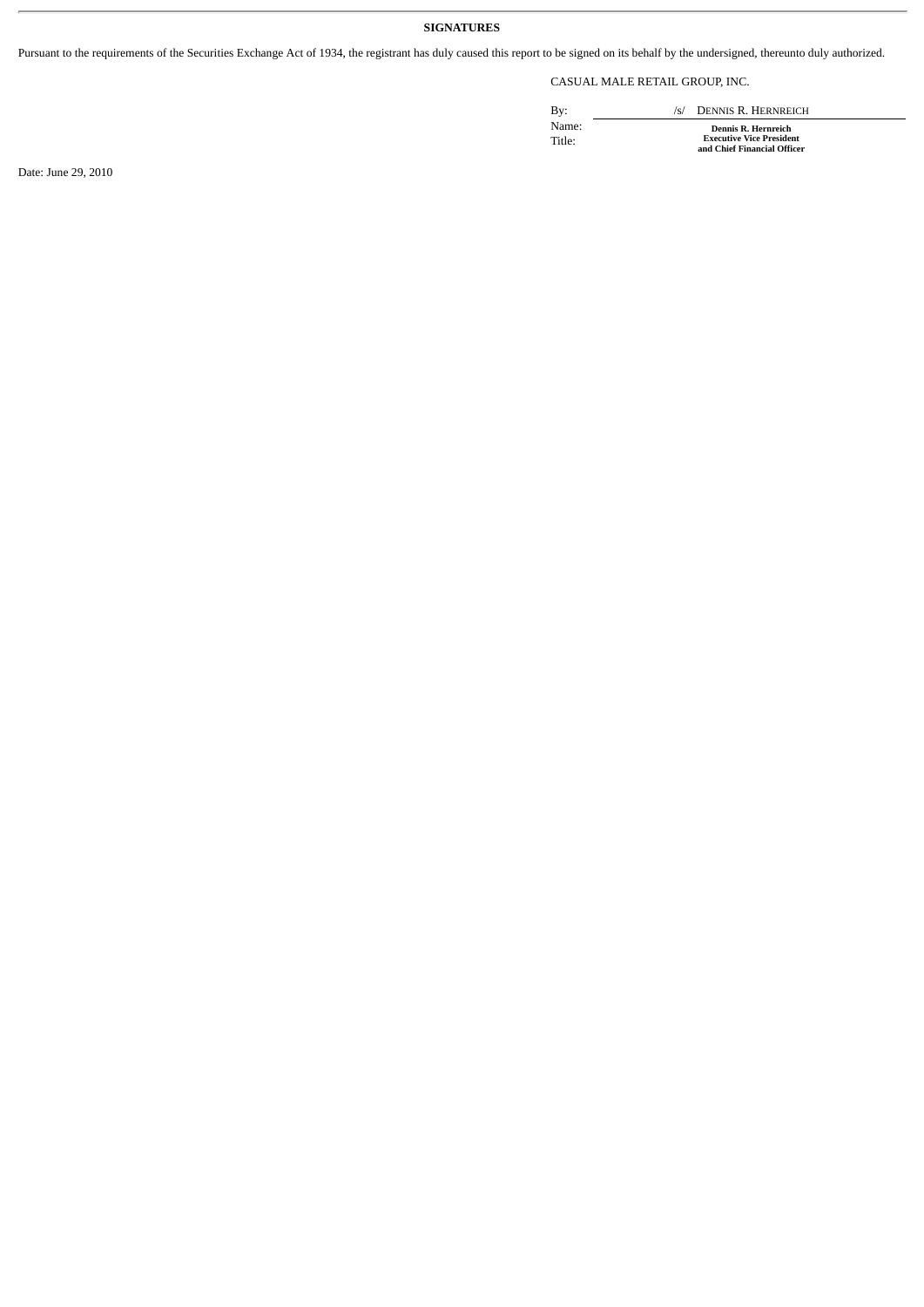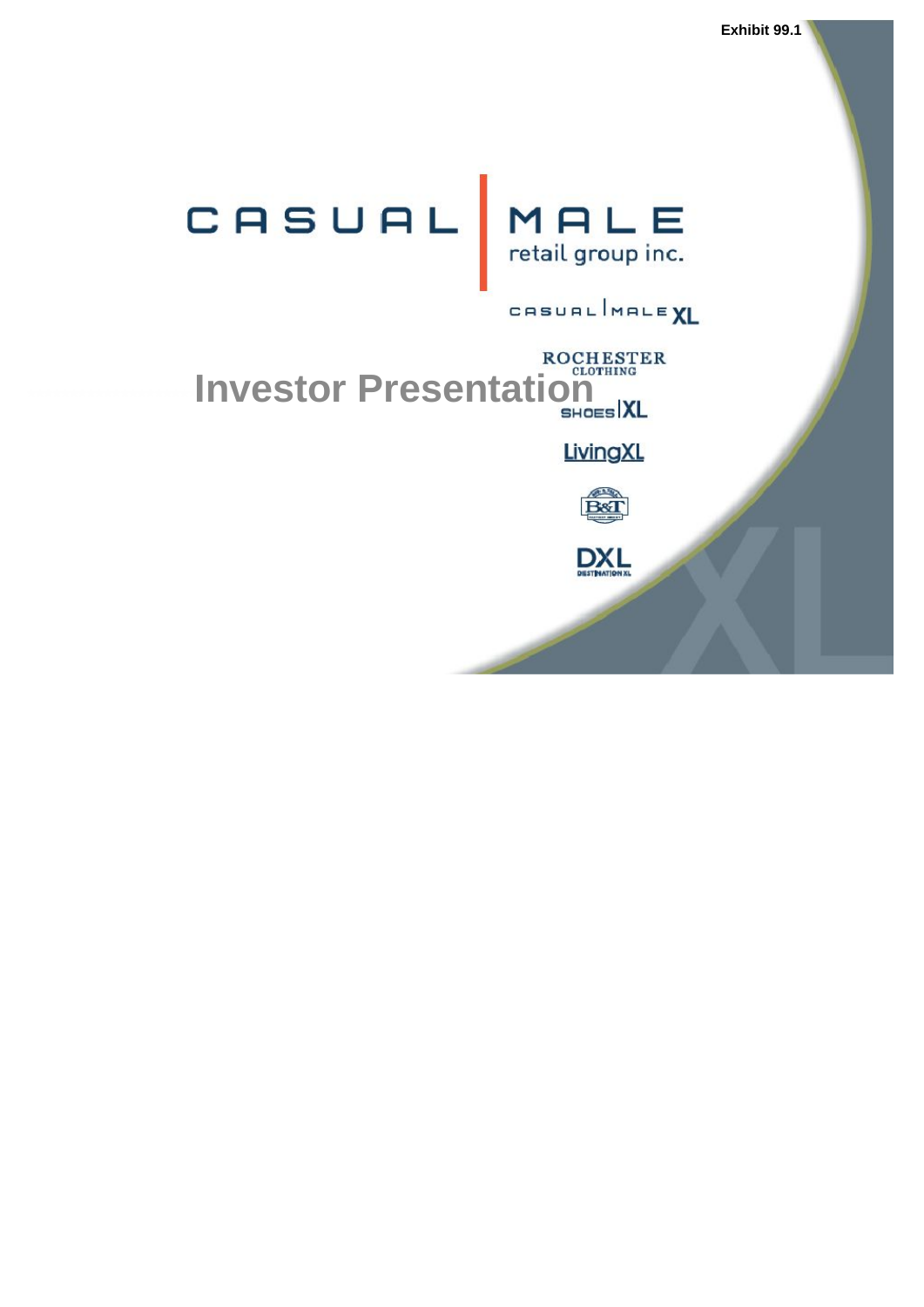#### **Forward Looking Statements**

Thispresentationcontainscertainforward-lookingstatementsconcerningthe Company'soperations, performance,and financialcondition. Suchforward-lookingstatementsare subjectto various risksand uncertaintiesthat couldcauseactualresults to differ materiallyfrom thoseindicated.Suchrisksand uncertaintiesmayinclude,but arenot limitedto: the failureto implementthe Company'sbusinessplan for increasedprofitability and growth in the Company'sretail stores sales and direct-to-consumer segments,the failure of managemento developthe Company's new direct to consumerbusinesses, he failure of changesin managementto achieveimprovement in the Company's competitive position, adversechangesin costsvitalto catalogoperations,suchaspostage,paperandacquisitionof prospects, decliningresponseratesto catalogofferings,failureto maintainefficientanduninterruptedorder-taking and fulfillment in our direct-to-consumerbusiness,changesin or miscalculationof fashion trends, extreme or unseasonableweather conditions, economicdownturns, escalationof energy costs, a weaknessin overallconsumerdemand, increases in wagerates, the ability to hire and train associates, trade and security restrictions and political or financial instability in countries where goods are manufactured,increasesin raw material costs from inflation and other factors, the interruption of merchandisetow from the Company's entralized distribution facilities, competitive pressures and the adverseeffectsof naturaldisasters,war, actsof terrorismor threatsof either, or other armedconflict, on the United Statesand internationaleconomies.These and other risks and uncertainties are detailed in the Company's filings with the Securities and Exchang Commission including the Company's Annual Reporton Form 10-Kfor the fiscal year endedJanuary30, 2010 filed on March 19, 2010 and other Companyfilings with the Securities and Exchang Commission Casua Male assumes no duty to update or reviseits forward-lookingstatementseven if experienceor future changesmakeit clearthat any projectedresultsexpressedor impliedthereinwill not berealized.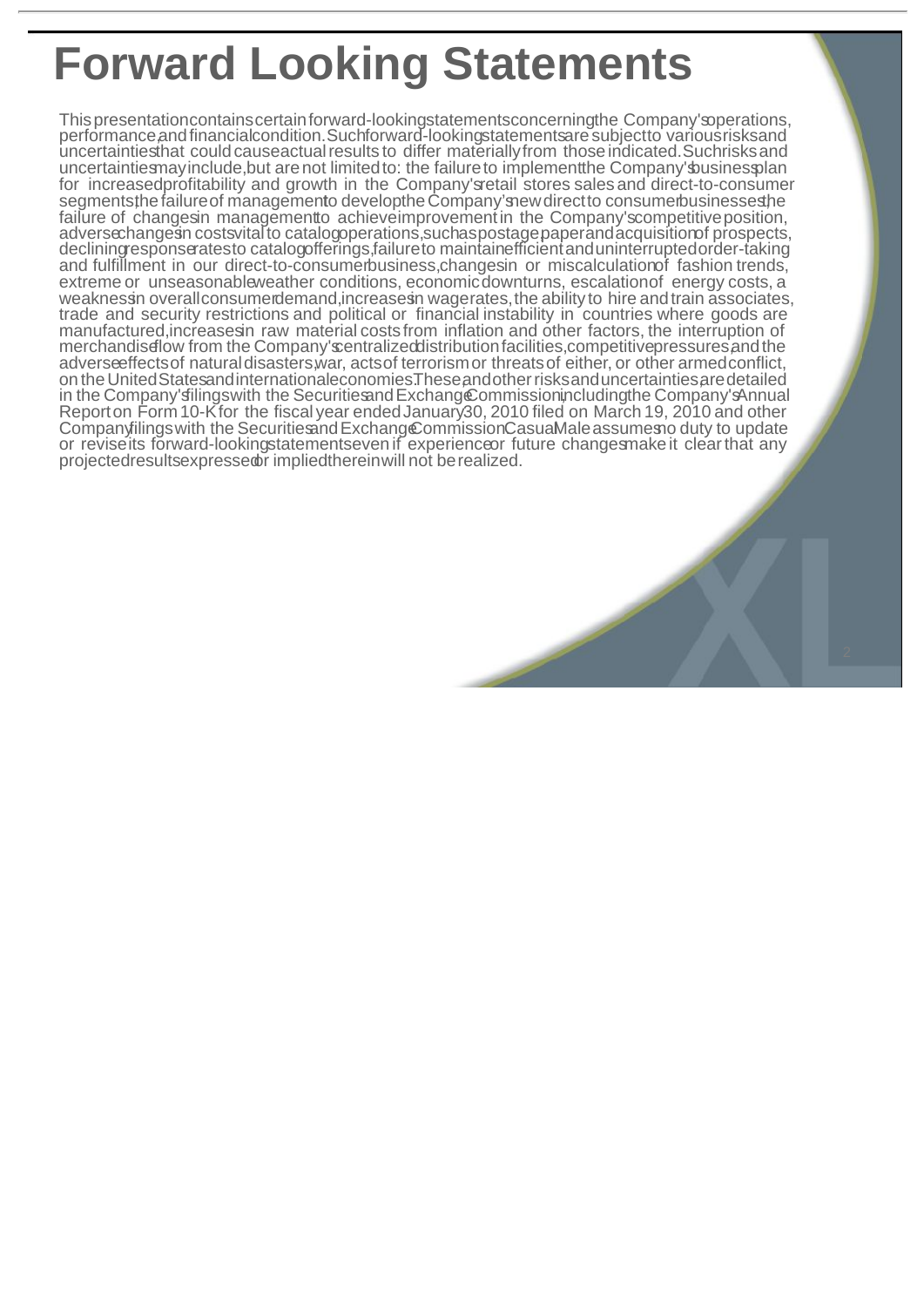### **Company Overview**

- Largest multi-channel specialty retailer of men's big and tall (B&T) market
- Vertically integrated multi-channel model of 476 stores (47 states), direct to consumer presence in U.S., Canada and EU
- Geographically and demographically diverse customer base
	- 2.5 million active customers
	- 90% enrollment in Loyalty program
- 2009 sales of \$395 million. EBITDA of \$23 million (5.8%)
	- 80% retail sales
	- 20% direct to consumer
- 2009 free cash flow of \$26 million
	- \$11 million in debt at end of FY 2009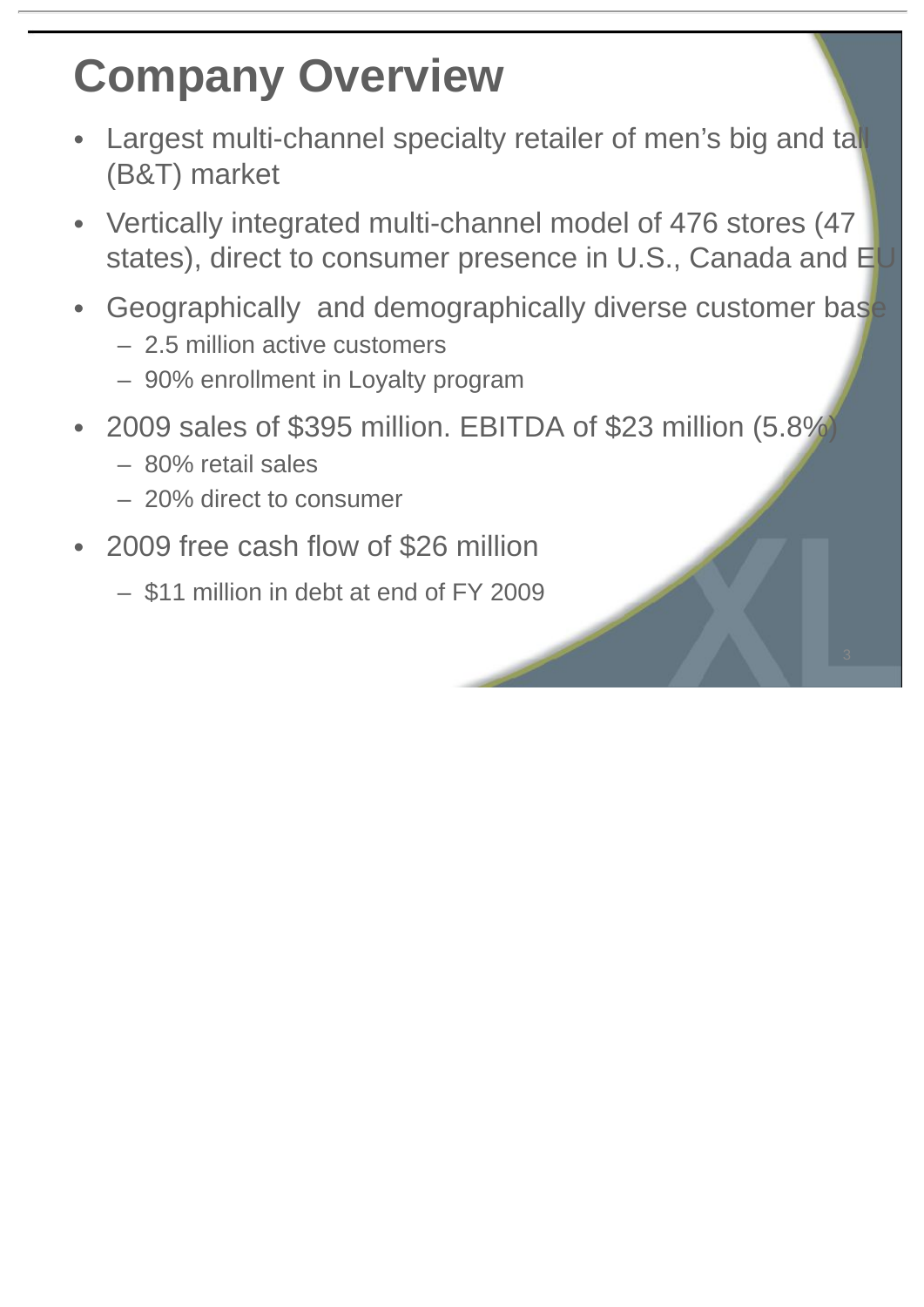# **Attractive Big and Tall Segment**

- Annual sales of men's B&T market is approximately \$6B
- B&T men account for approximately 11% of the U.S. population
- Growing at almost twice the rate of the regular size men's apparel market
- B&T consumers shop 50% more for apparel on the web than regular sized consumers
- B&T market is highly fragmented

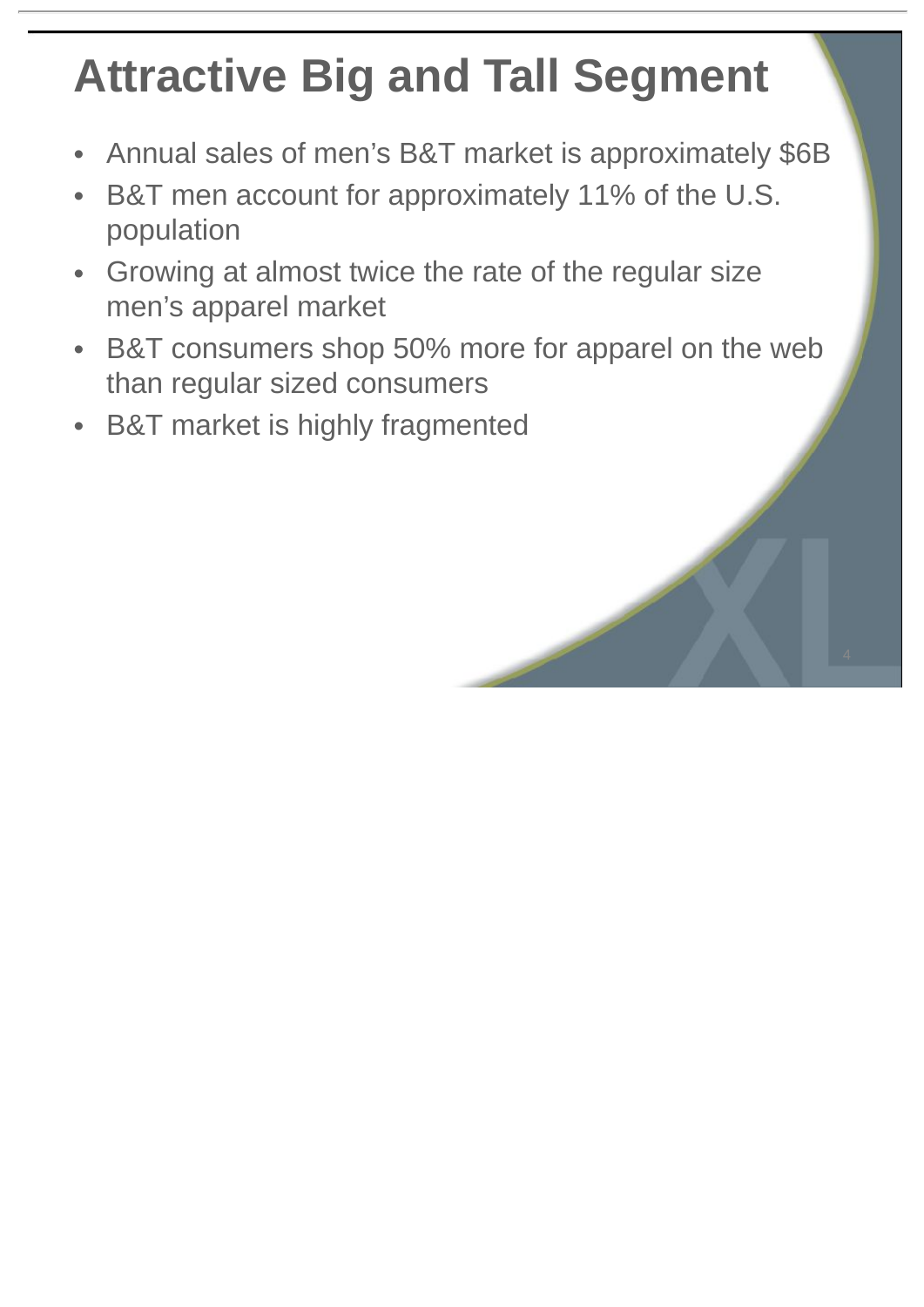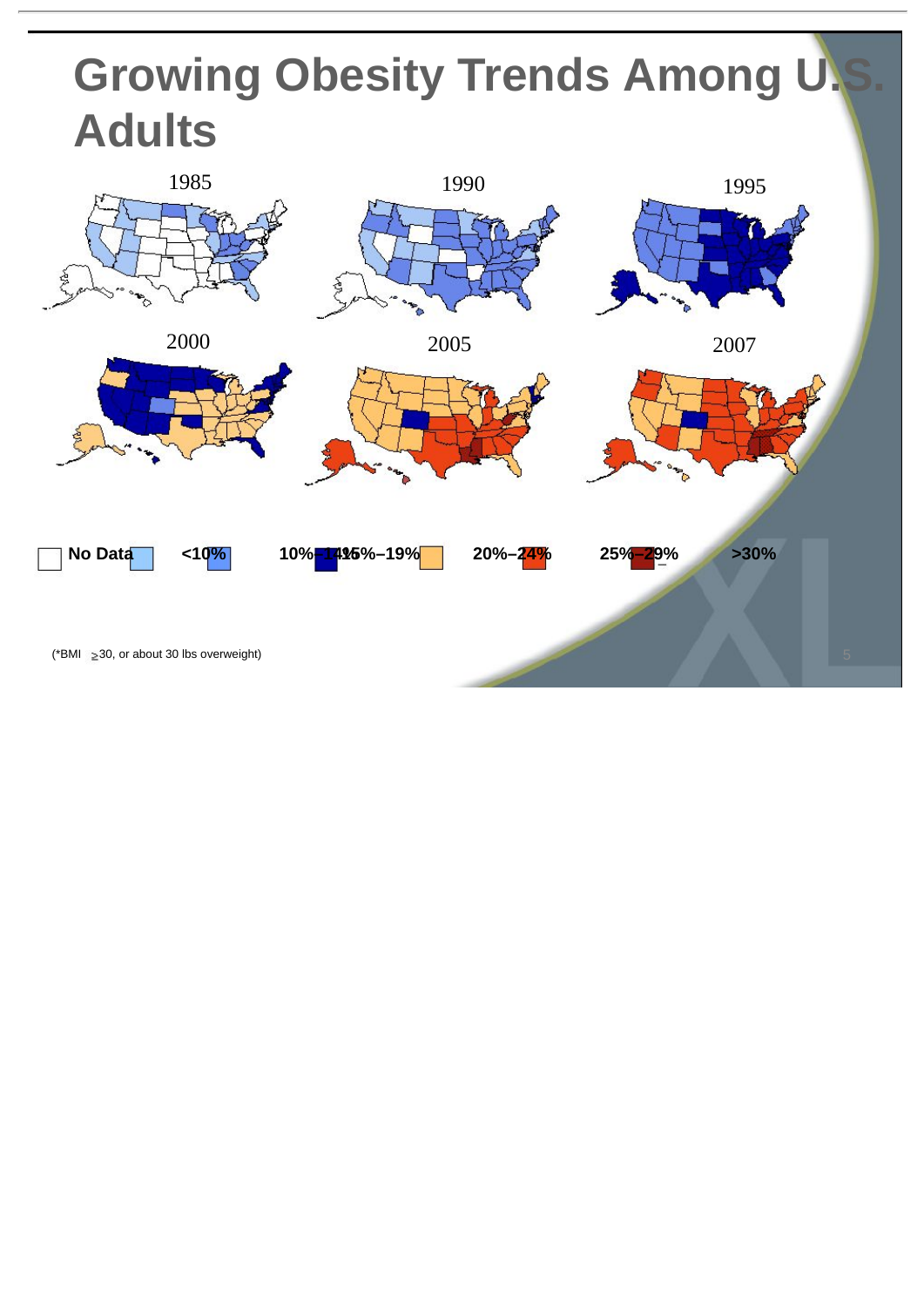#### **Company Strategic Repositioning: 2003-2009**

- Merchandiscuilt comprehensive demographic and socioeconomically accessible range of product assortments and brands
- **VerticalModel:**fully integratedstoresanddirectto consumer businesseinto a multi-channeblatform
- Systemsbuilt elaborate store planning and size management applications
- Marketingreformulated marketing program to focus on customer base
- Expense Structurationalized expense structure and lowered inventory levels
- **Culture:**implemented advanced in-store sales culture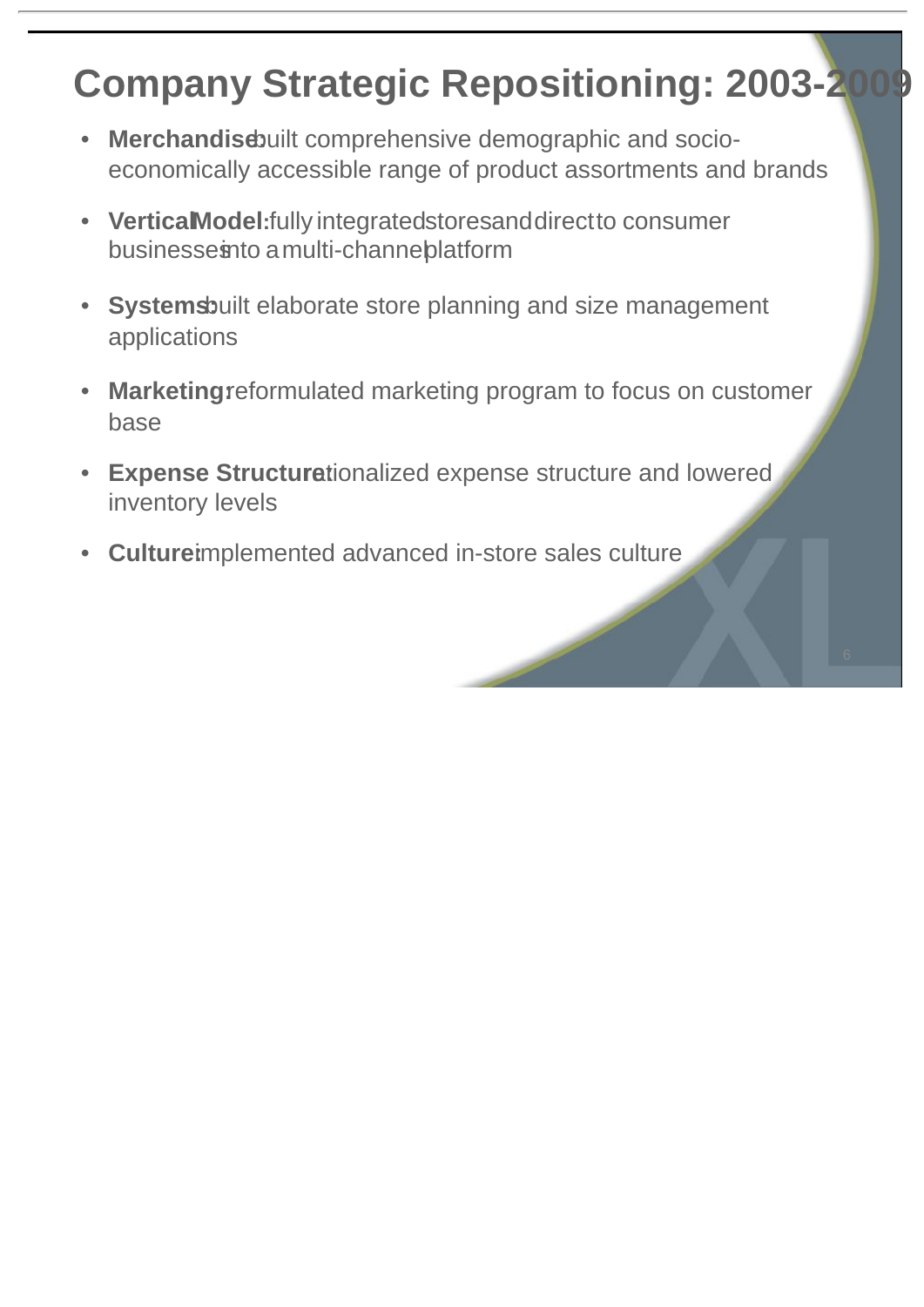#### **Rebound to Financial Health: 2009 vs. 2007**

- Maintained operating margin after a sales decline of 15% over two years
	- Increased gross margin 150 bps in 2009 (from 2008)
	- Lowered the expense ratio 190 bps in 2009 (from 2008)
	- Eliminated in 2009 unproductive marketing spend and reduced marketing spend to 5% of sales
- Substantial financial improvements over the two years:
	- Decreased inventory by 24%
	- Increased free cash flow by \$36 million
	- Reduced total debt by \$47 million, or 80% to \$11 million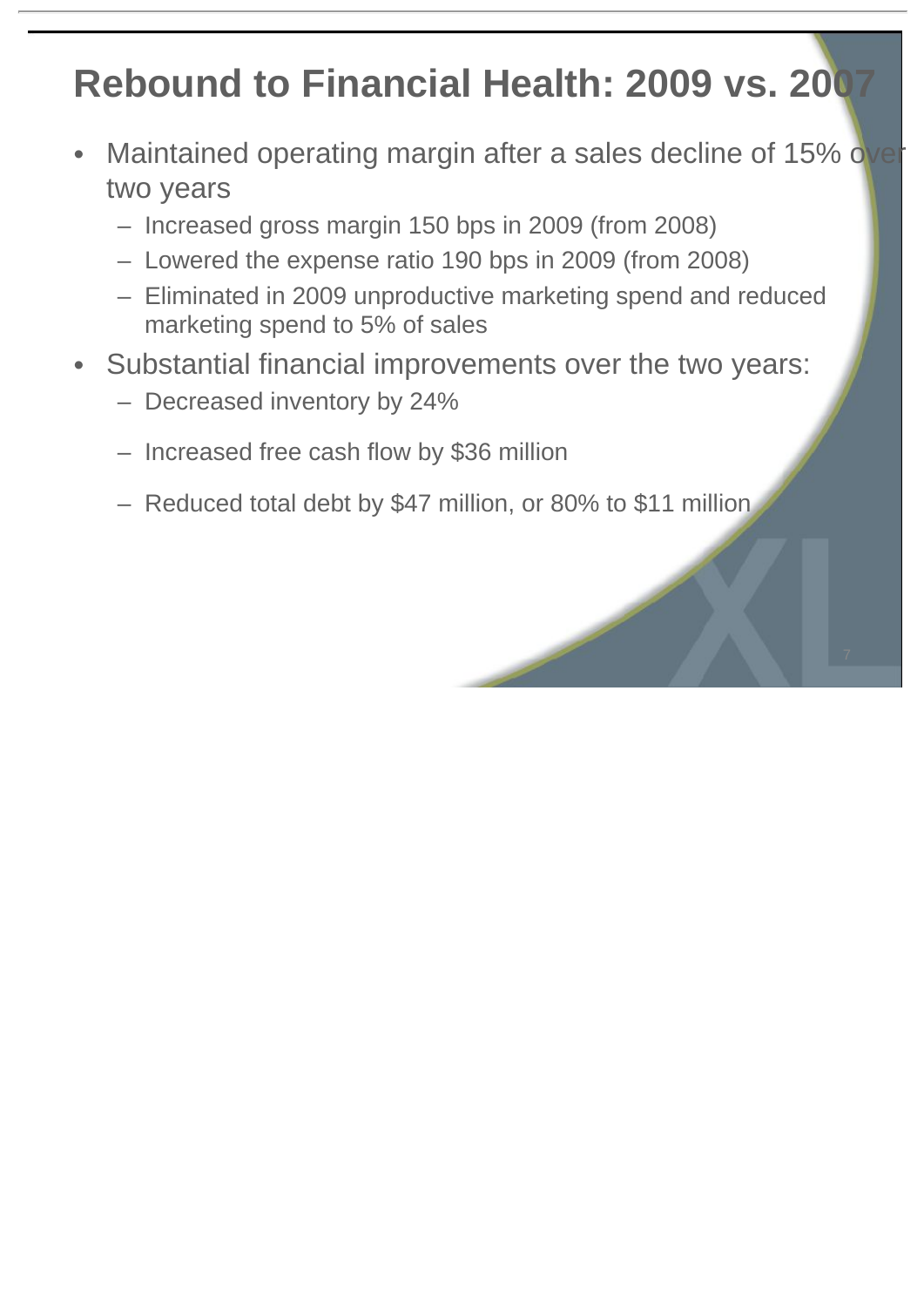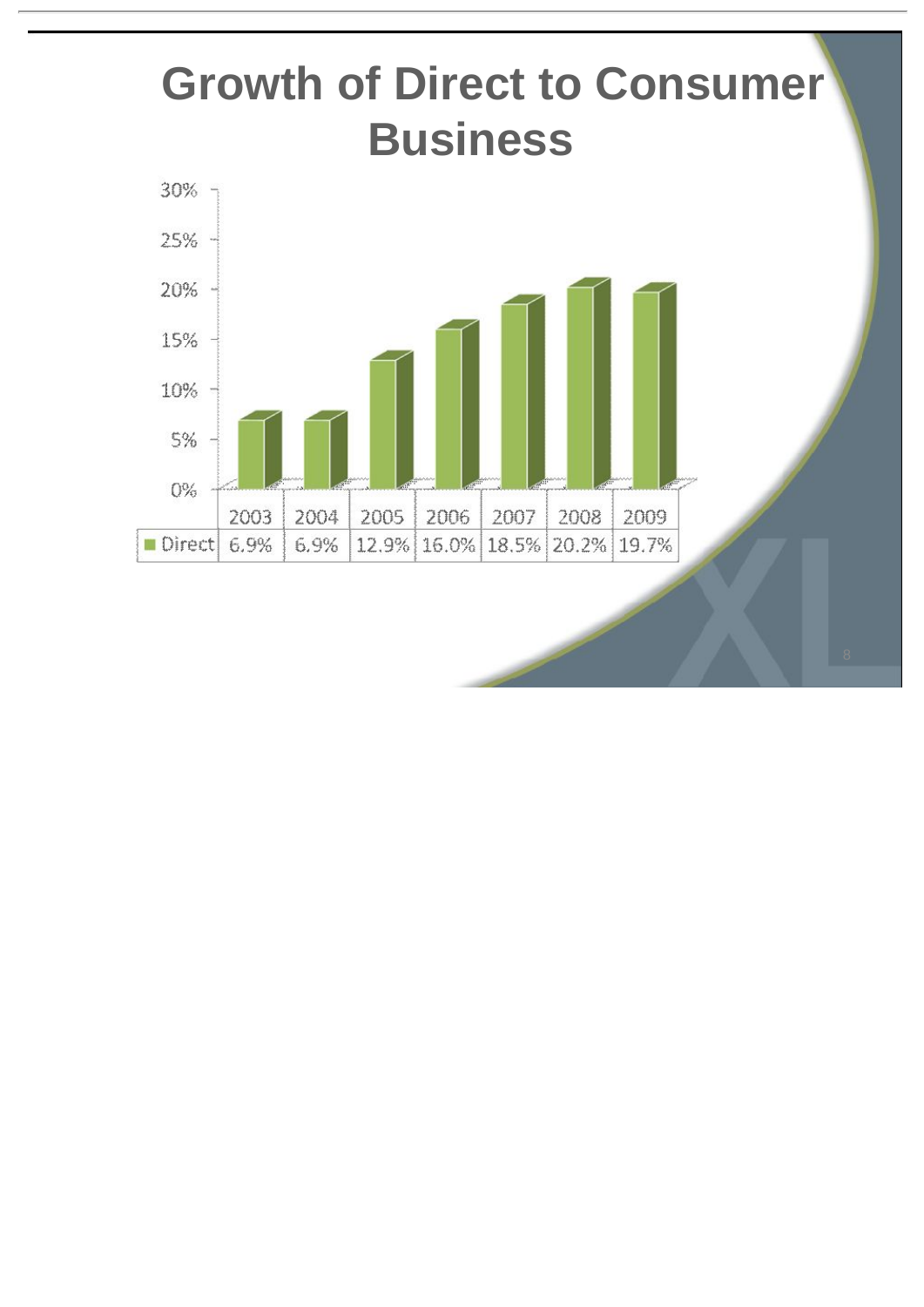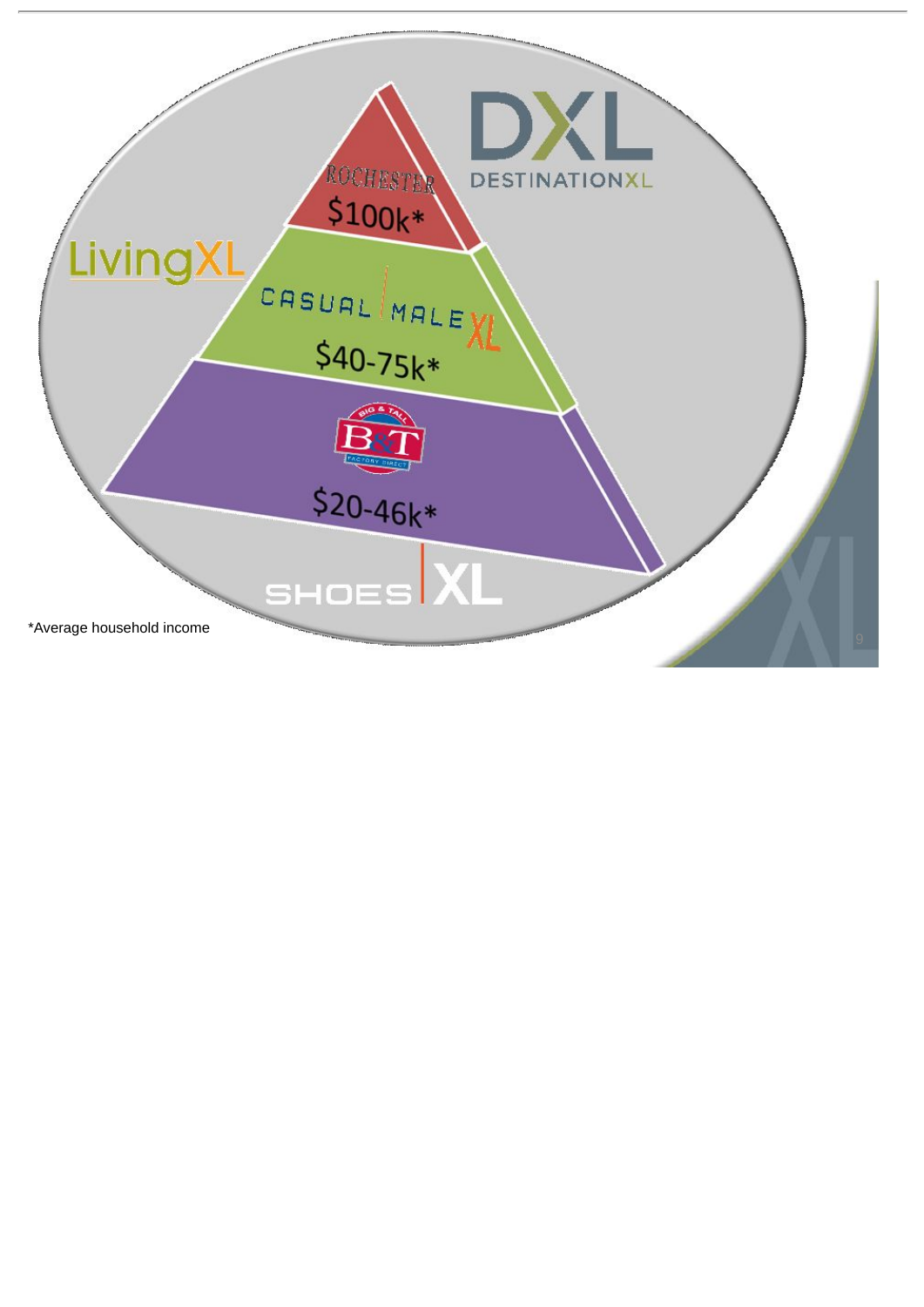### **Today's Casual Male**

- Dominant market position in unique niche
- Positioned across demographically diverse, loyal customer base
- Efficient infrastructure to manage numerous sizes, multiple lifestyles and diverse customer base
- Strong balance sheet and cash flow
- Opportunity to grow long-term market share and accelerate financial returns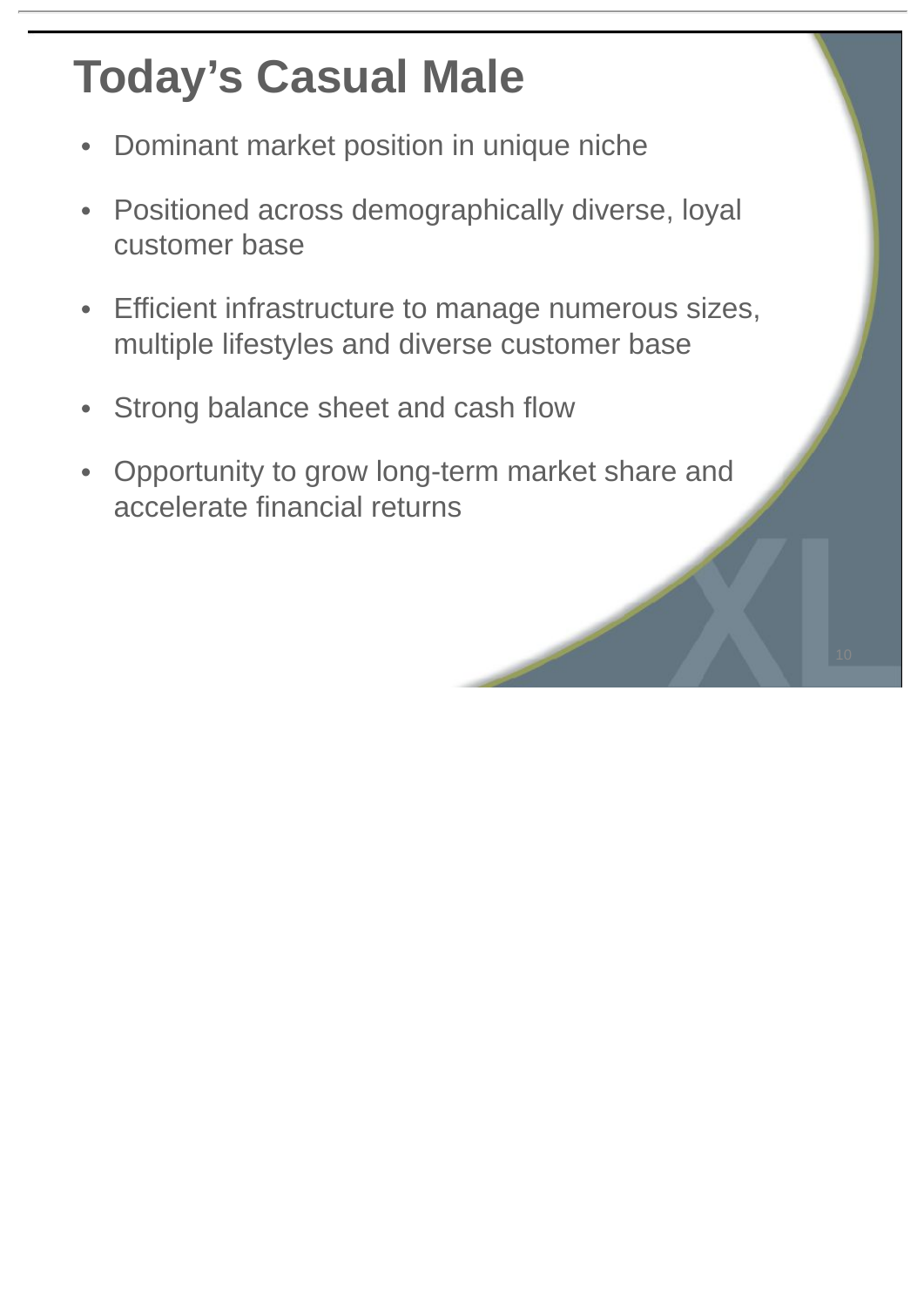# **Strong New Growth Opportunities**

- Capture higher wallet share of existing loyal customers
	- Currently capture around 50% of total apparel spending of average active customer
- Develop the 42"-46<sup>b</sup>usiness segment
	- Accounts for 65% of the overall men's B&T market but only 20% of our business
- Further leverage direct to consumer business
	- Targeting 30% of total sales from the current 20% level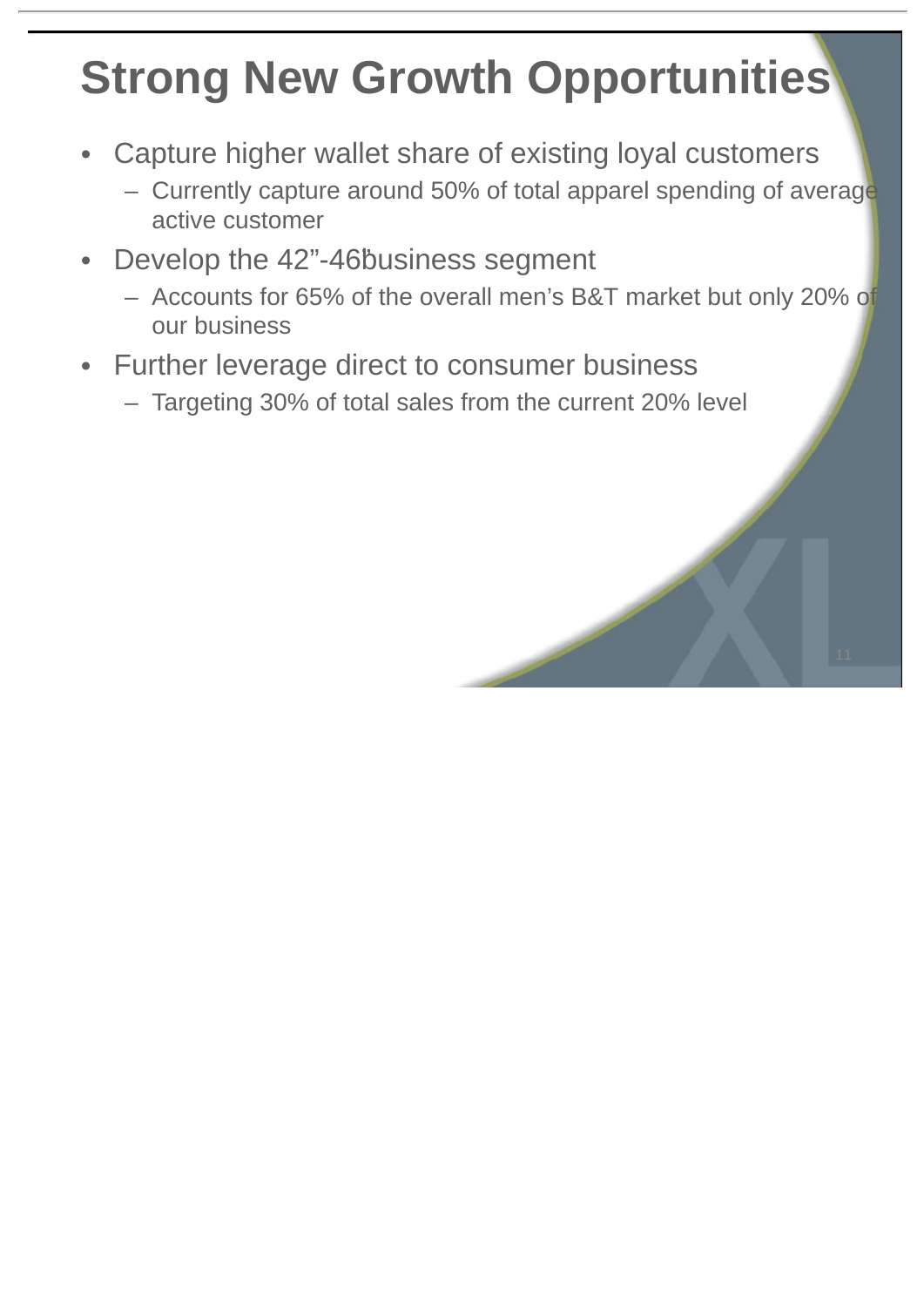# **Hybrid Stores Test**

**Goal:**Broaden the target market and improve store-level profitability by combining Casual Male and Rochester stores in five markets

#### **Results:**

- •Maintained high customer retention
- •Created attractive cross-selling environment
	- 50% increase from average CMXL store ticket
- •Dramatic turnaround in cash flow
	- From breakeven in the converted stores to 16%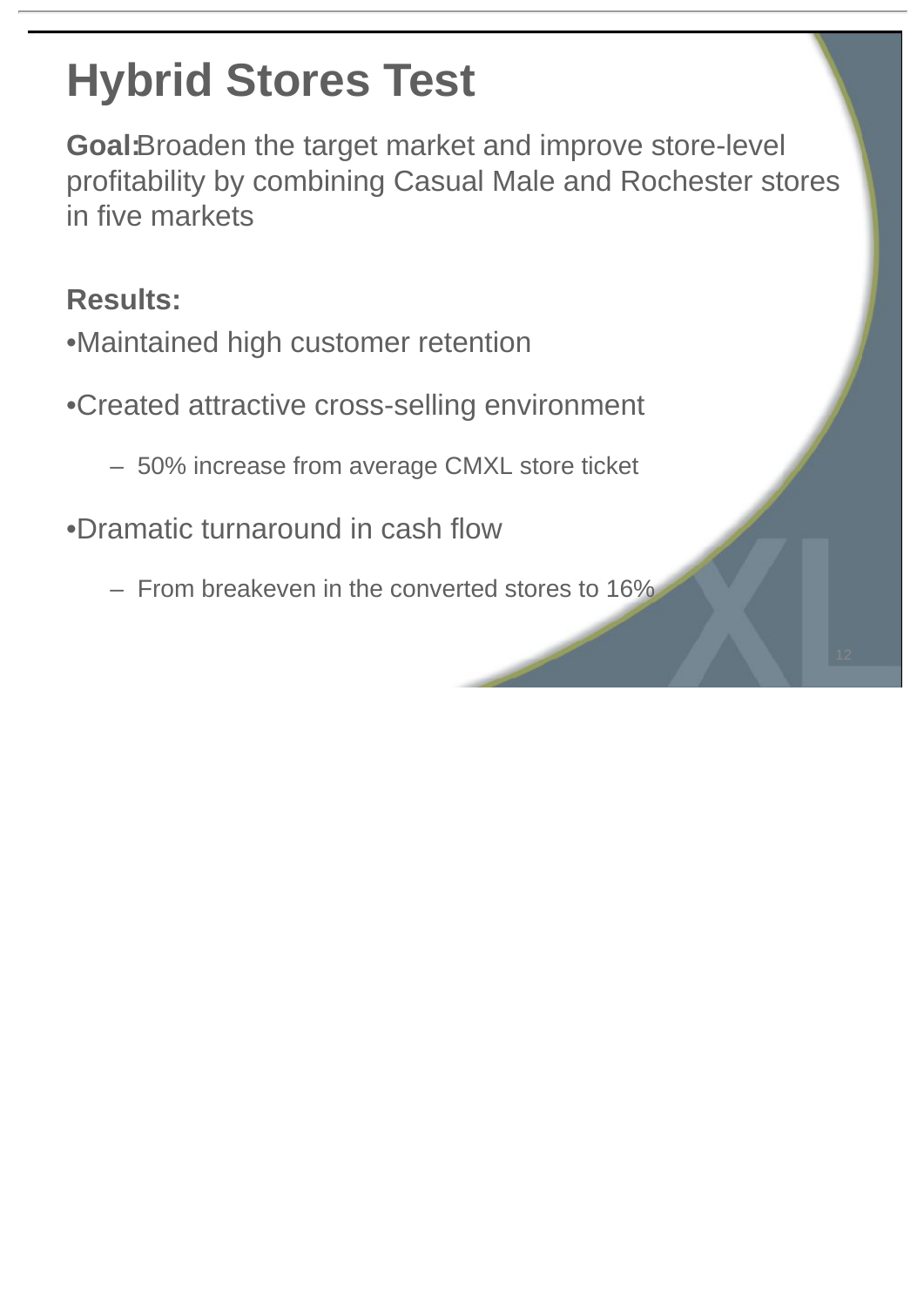# **Destination XL(DXL™) Stores**

- Combination of Casual Male XL, Rochester Clothing, B&T Factory Direct and Shoes XL
- Average size 10,000-12,000 square feet
- Concept appeals to a larger base of customers
- Offers extensive selection of products in one location
	- Good, better, best assortment
	- 2,000 styles compared to 600 for an average Casual Male store
	- Twice the number of brands
- Strong survey and focus groups scores
	- Requesting bigger store, aisles and dressing rooms
	- In store tailor
	- Willing to drive 1 hour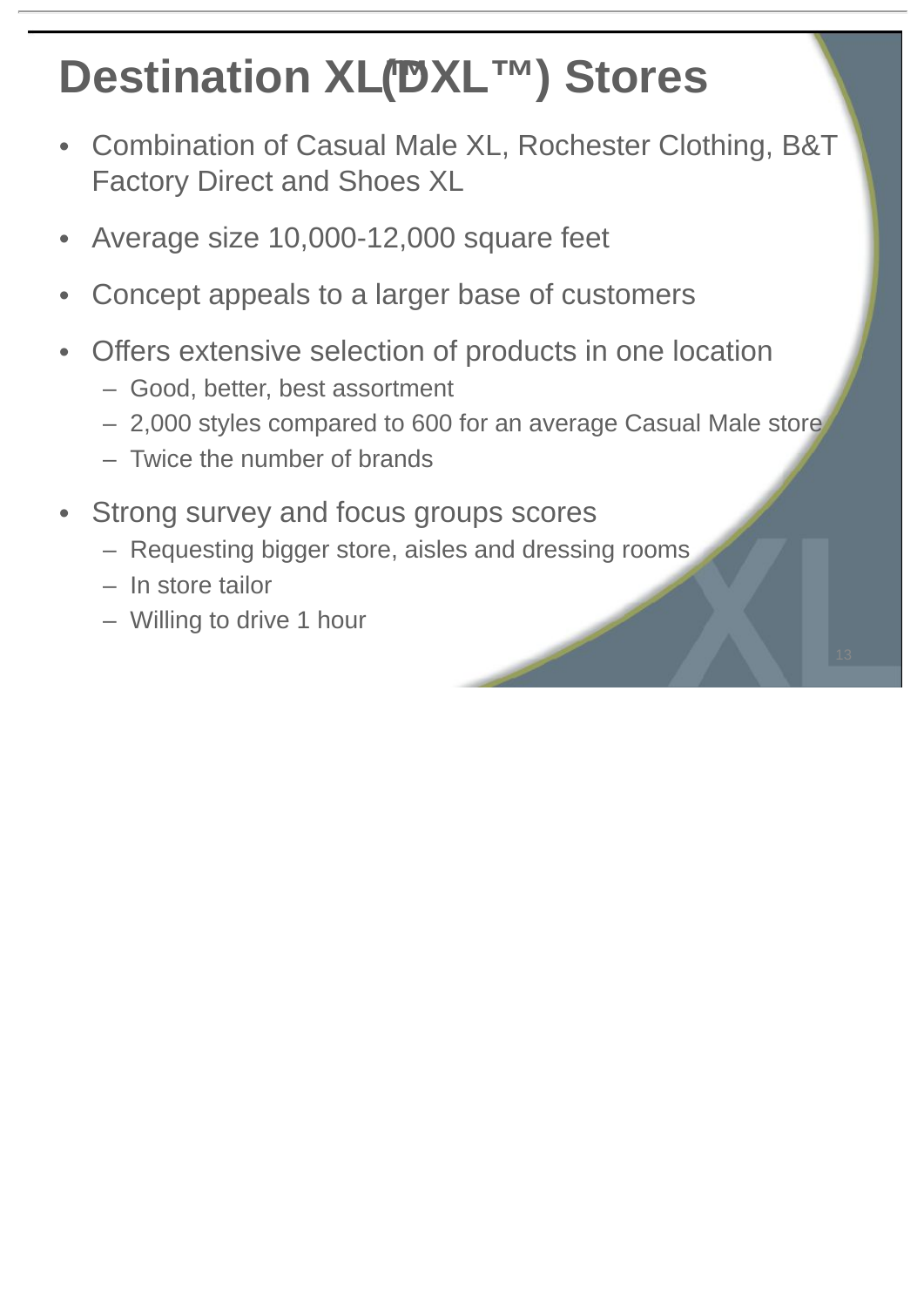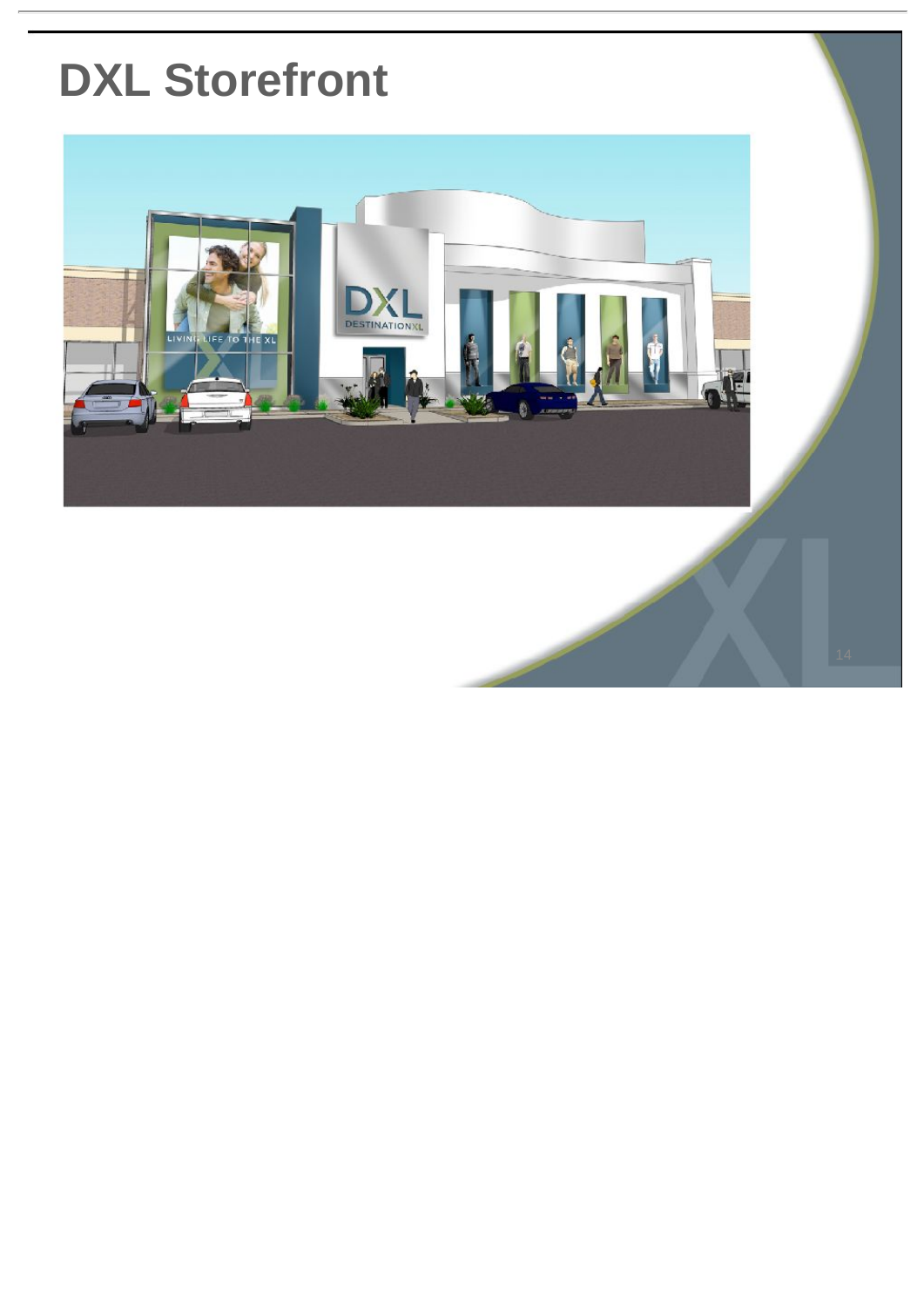### **DXL Layout**

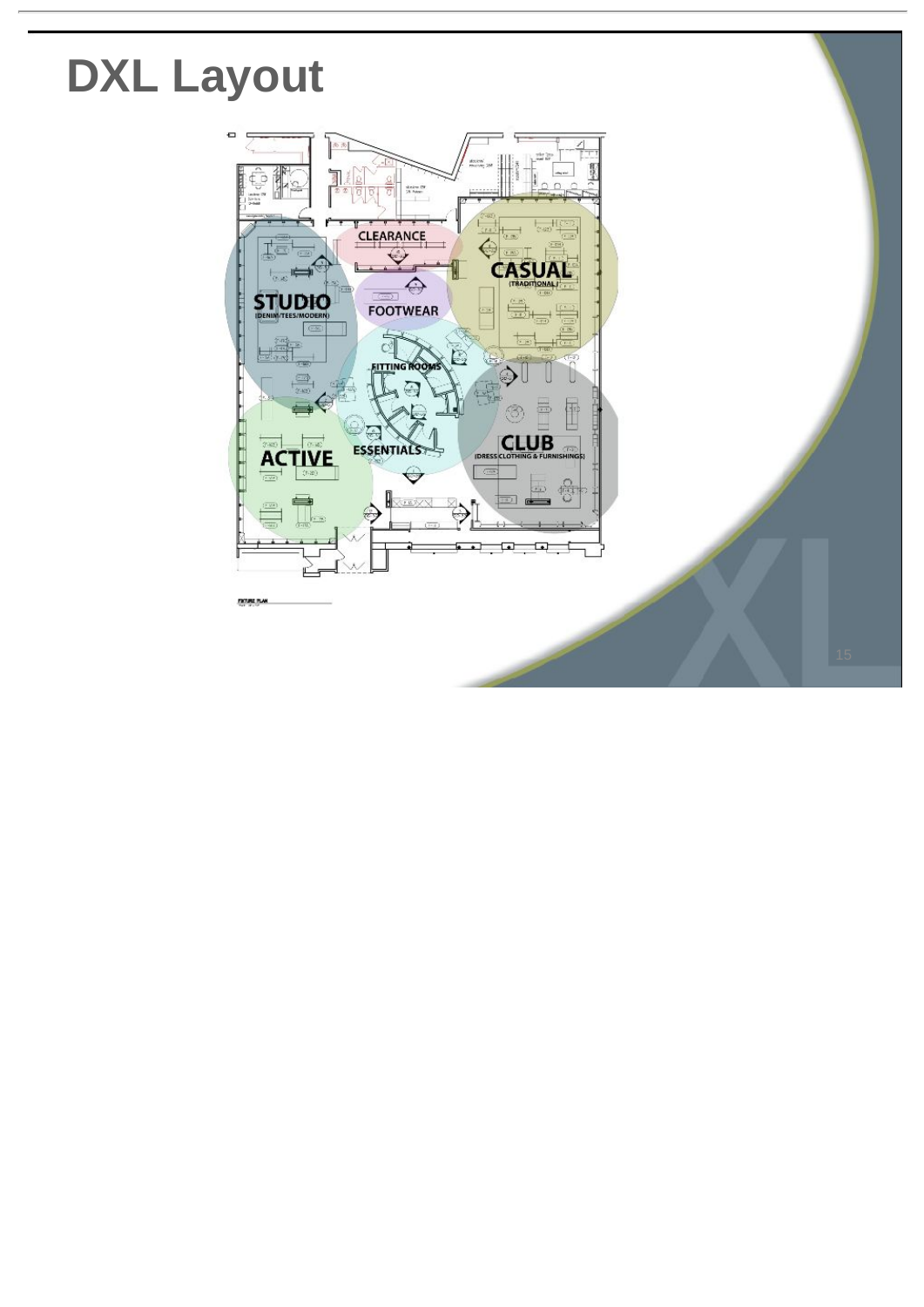## **Compelling DXL Returns**

- Expect greater store productivity and profitability
	- Capture greater percentage of customer's clothing budget
	- $-$  Better leveraging of expenses occupancy, labor productivity and local/district management
- Projecting higher 4-wall profits than combined profits of individual stores
	- Targeting between 30%-35% store operating margin
- Potential to capture additional market share
	- Attract new customers (42"-46"vaist)
	- Better cross-selling environment to capture greater share of apparel wallet from existing customers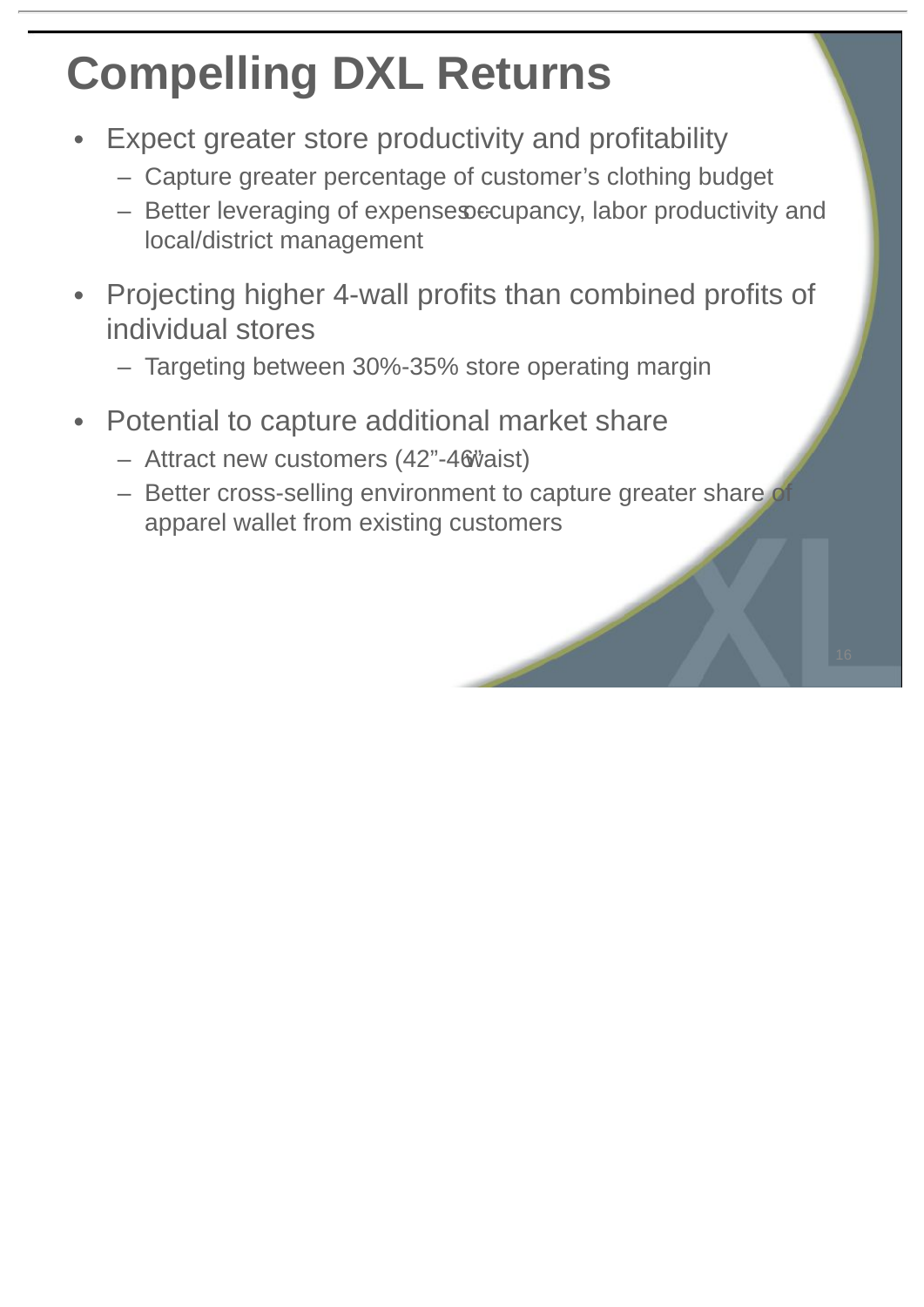# **DXL Impact**

- Consolidate metropolitan locations
- Total merchandise assortment/brands increase while total inventory across market decreases
	- DXL to carry up to 2,000 styles compared to 600 for an average CMXL
- Neutral to square footage and inventory
- Lower operating occupancy costs
- Incremental to existing 4-wall profitability
- Greater potential to increase market share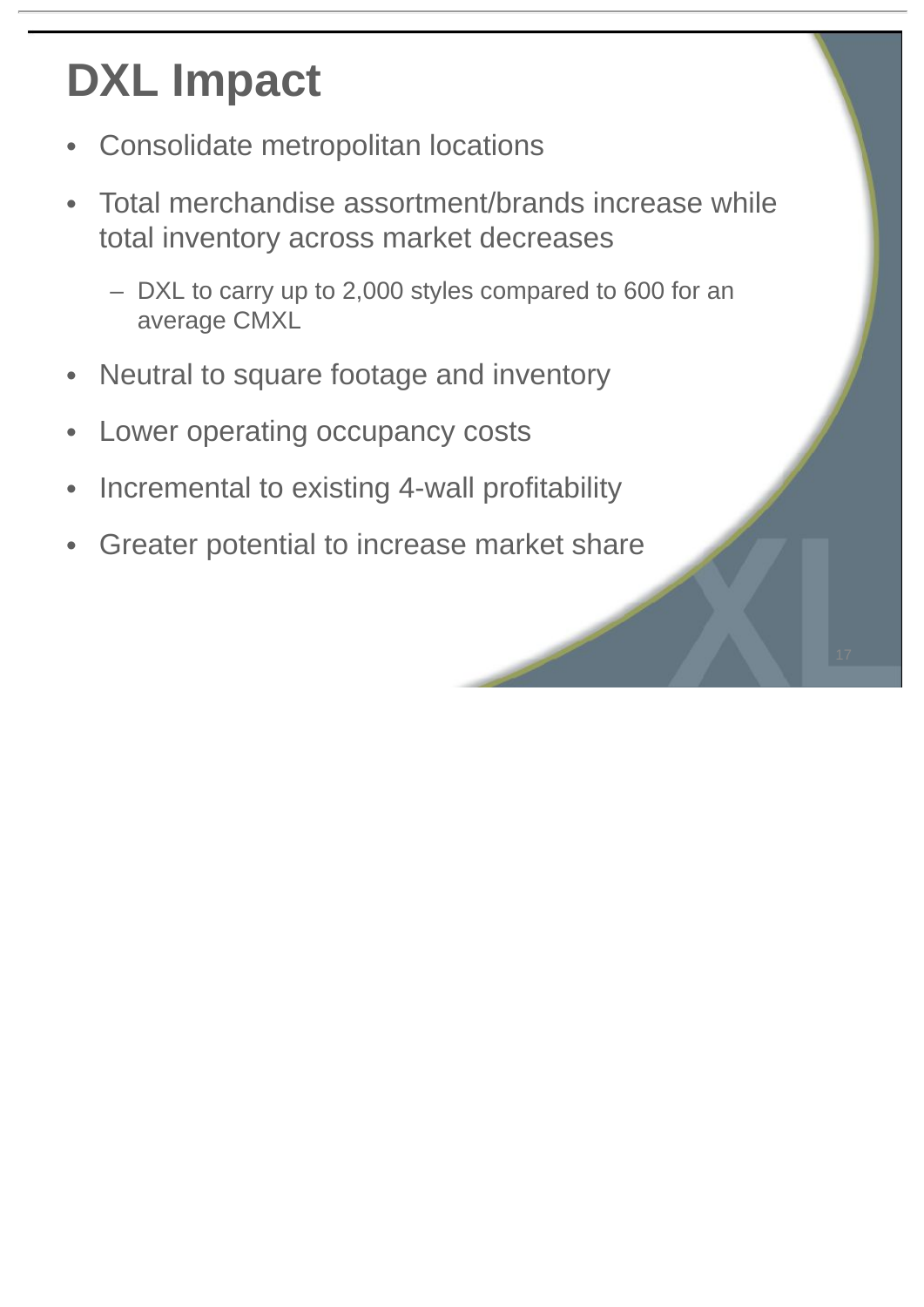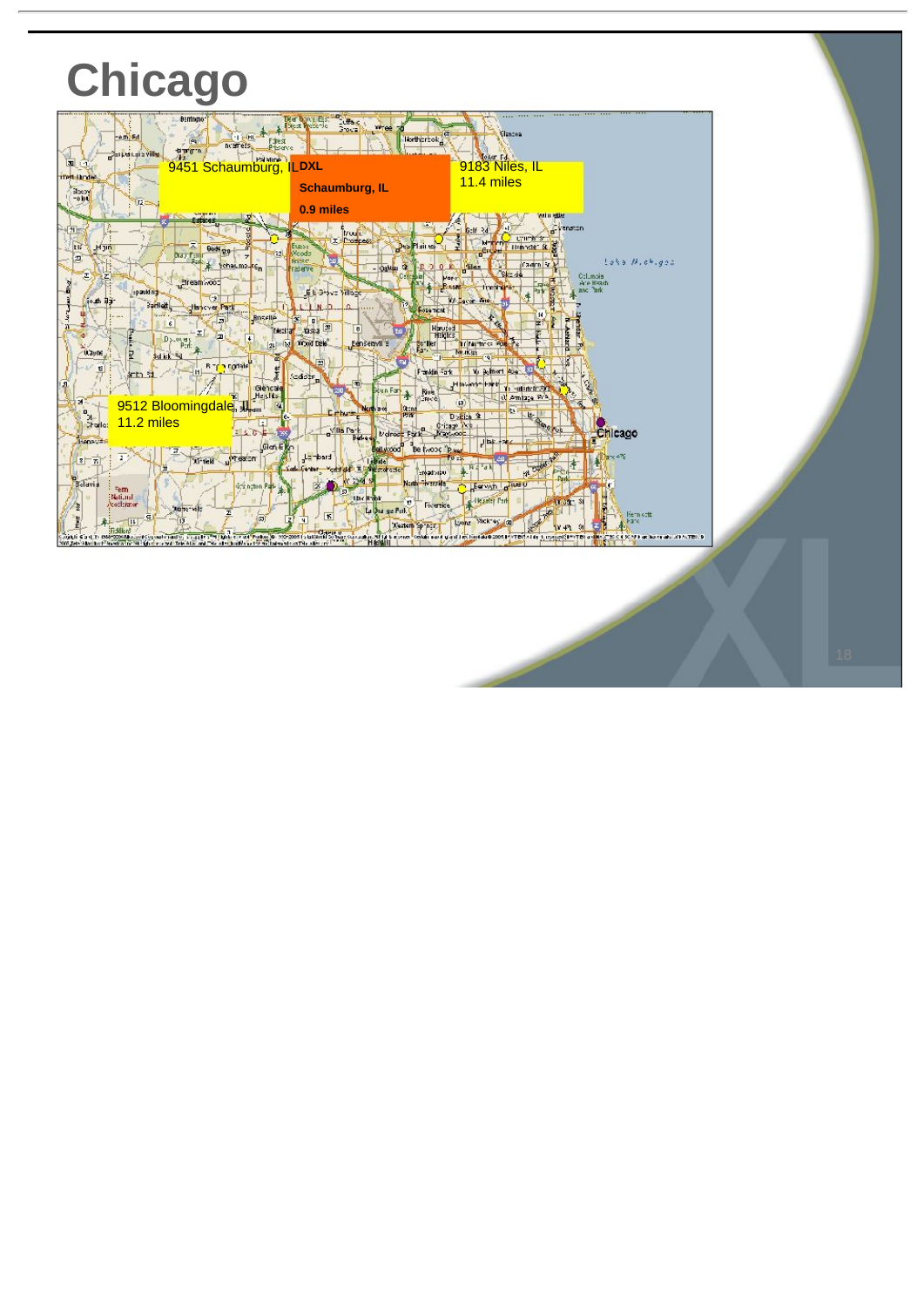### **DXL Timeline 2010**

#### **Store Openings**

|                             |              | <b>Store</b>                             |                        |               |  |
|-----------------------------|--------------|------------------------------------------|------------------------|---------------|--|
| <b>Location</b>             | <b>Size</b>  | <b>Type</b>                              | <b>ClosingsOpening</b> |               |  |
| Schaumburg, IL 11,967 Sq Ft |              | <b>New store location</b>                | 3 stores               | <b>Summer</b> |  |
| <b>Memphis, TN</b>          | 9,758 Sq Ft  | <b>Convert CM XL store 2 stores</b>      |                        | <b>Summer</b> |  |
|                             |              | Add 4,500 sq ft to<br>existing Rochester |                        |               |  |
| <b>Houston, TX</b>          | 11,027 Sq Ft | store and convert                        | 2 stores               | <b>Summer</b> |  |
| Las Vegas, NV               | 13,206 Sq Ft | <b>New store location</b>                | 2 stores               | Fall          |  |

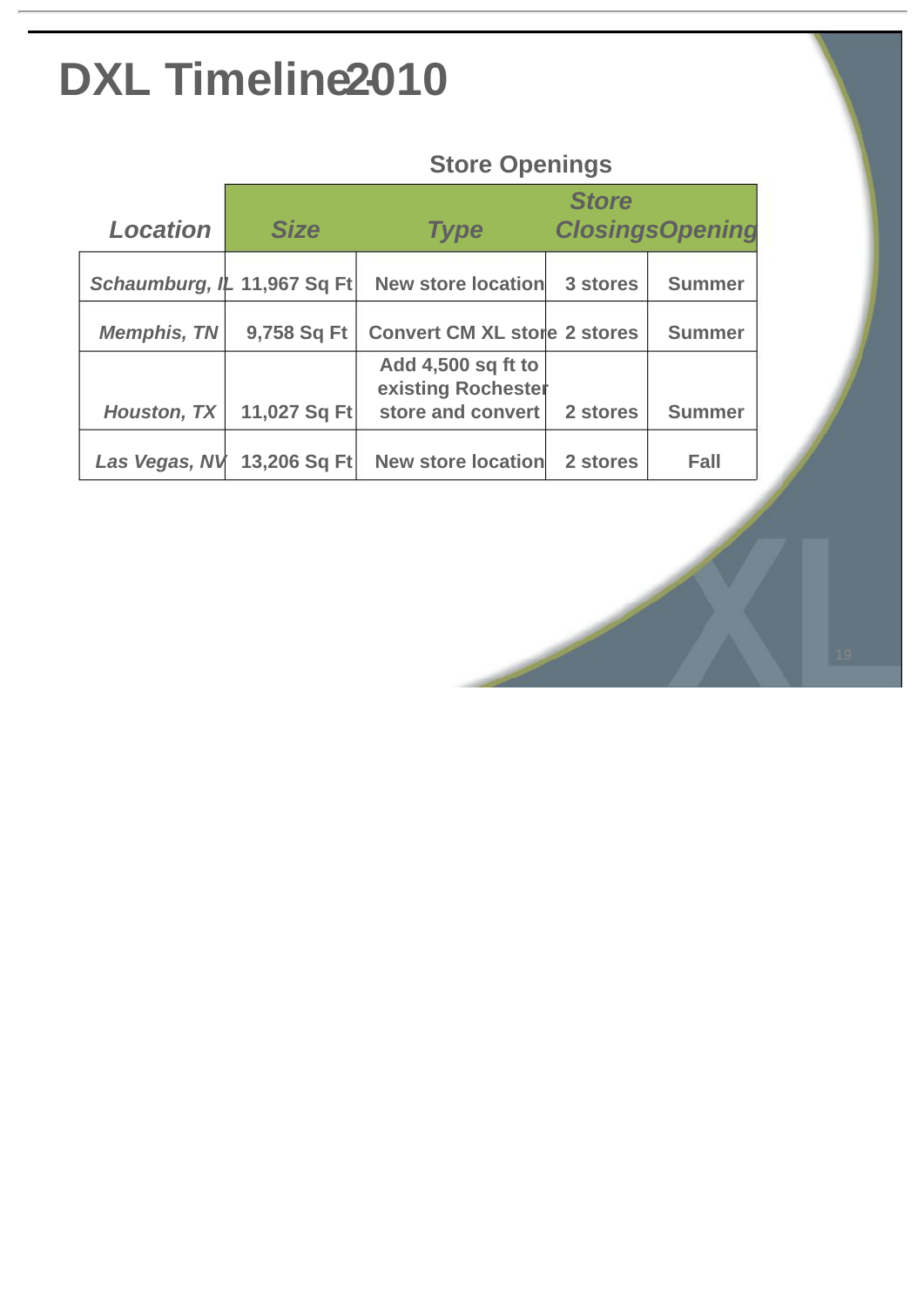### **DXL Multi Channel Solution**



**www.destinationxl.com**

- DXL website launch first quarter 2011
- Customer is able to shop by concept, brand, lifestyle or price point in one simple, easy location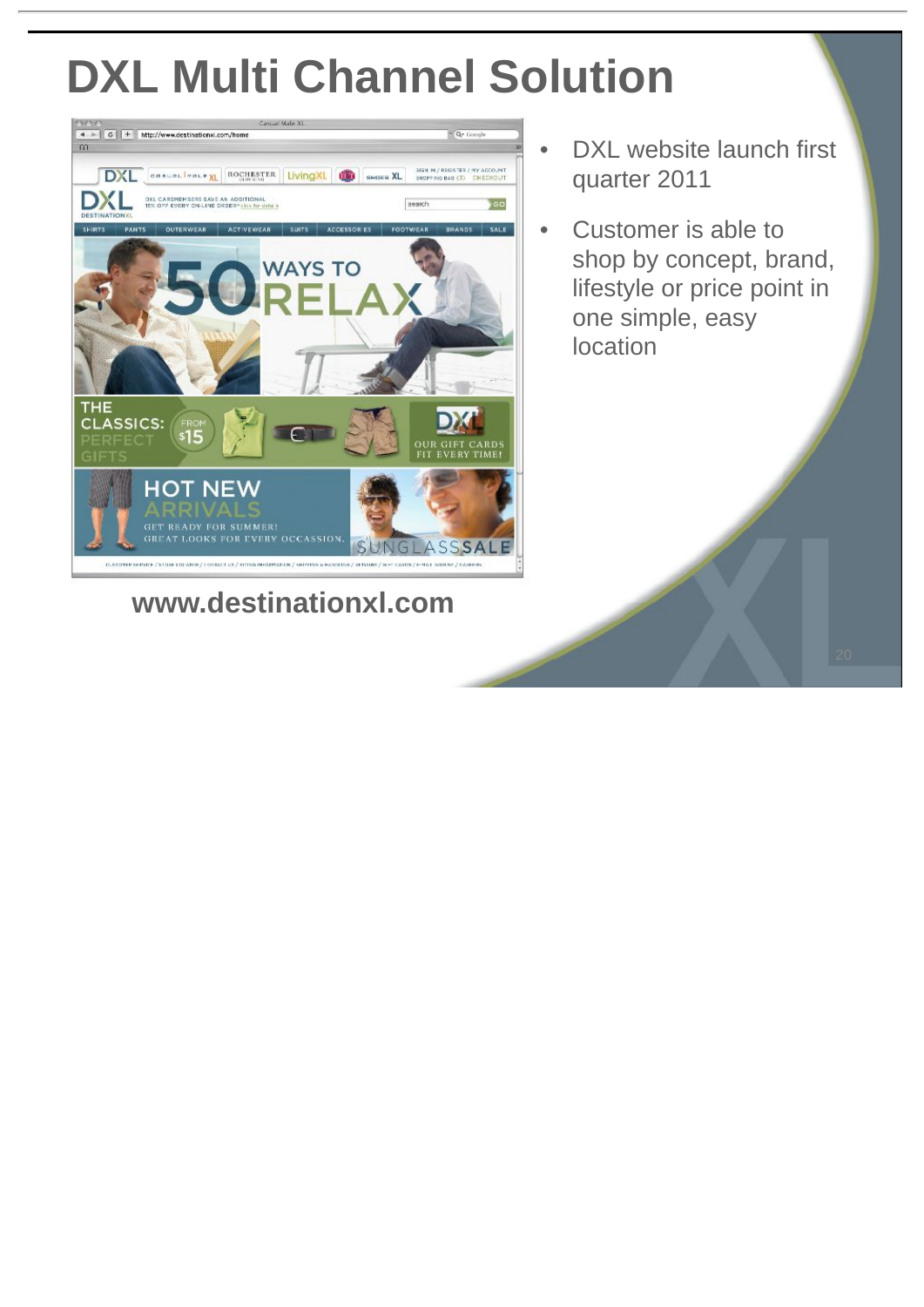### **Long-Term Margin Growth**

- **Long-term operating margin potential of 8%-12%**
	- Recover \$70M in lost sales as economy improves
	- Increase the amount spent by existing customers
	- Appeal to the 42"-46"waist size market segment
	- Grow the direct business to 30% of sales

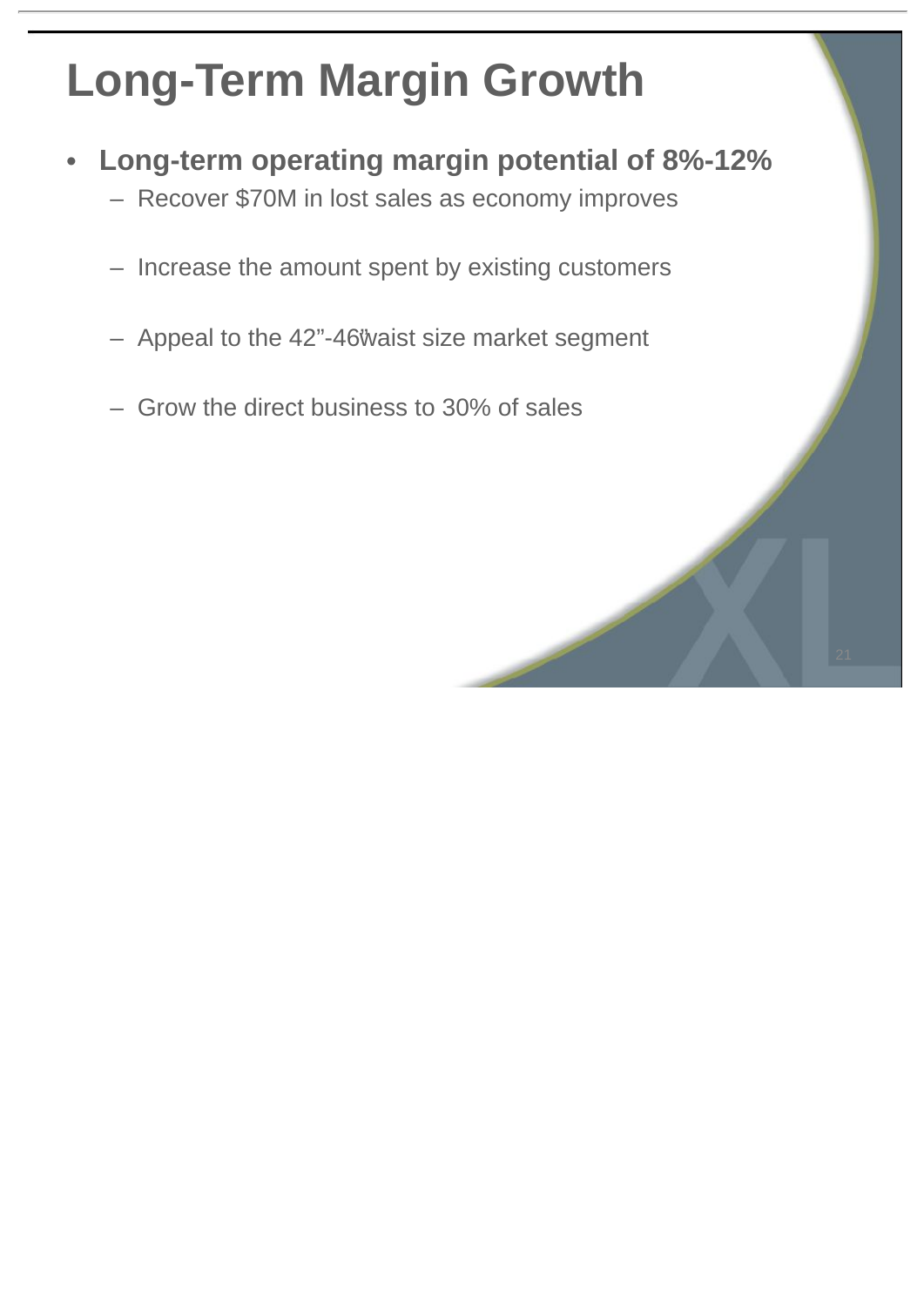# **Investment Highlights**

- Dominant niche positioning
- Strong and growing market
- Clean balance sheet
- Positive free cash flow
- Long-term market share opportunities
- Accelerating financial returns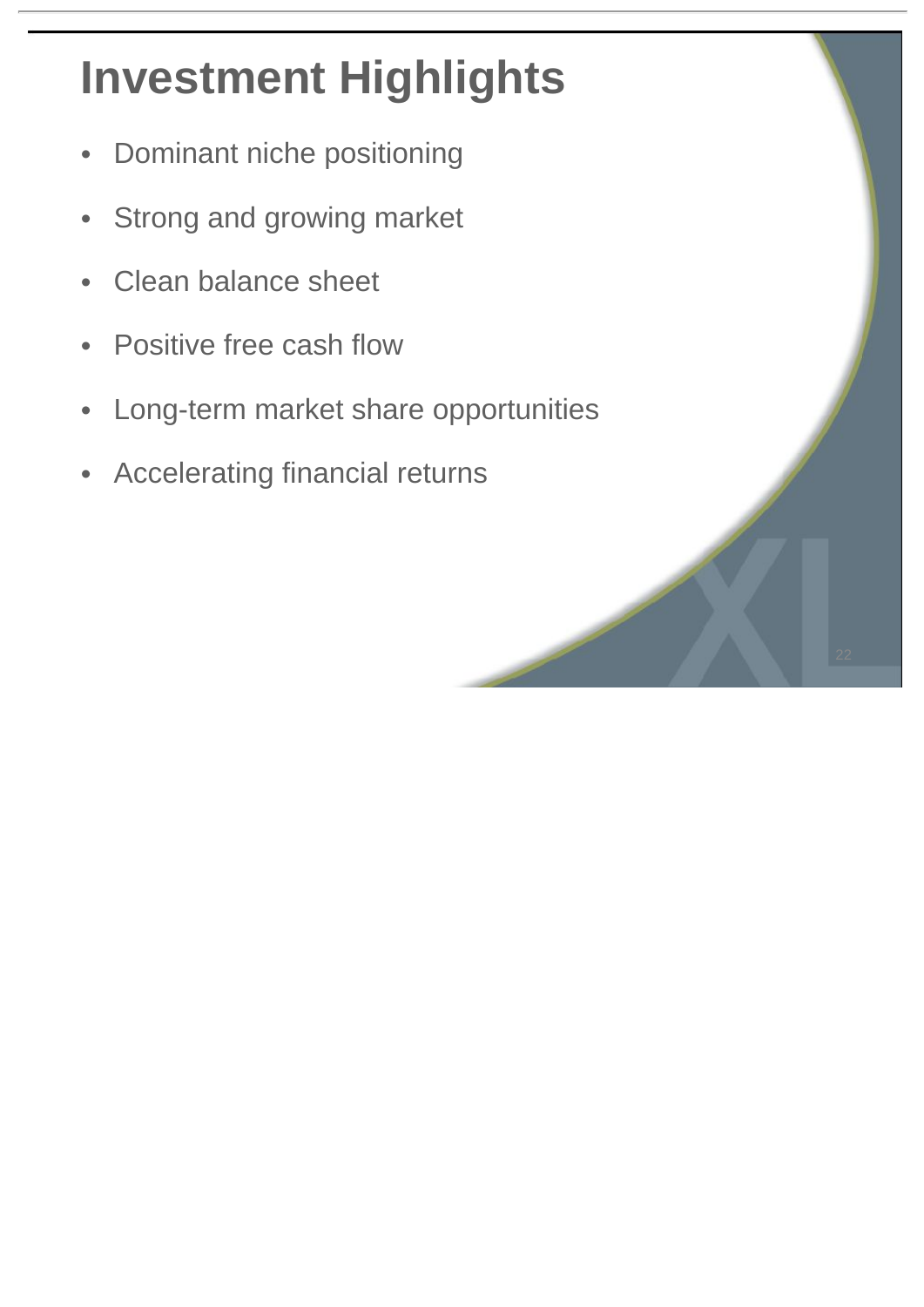# **Financial Performance**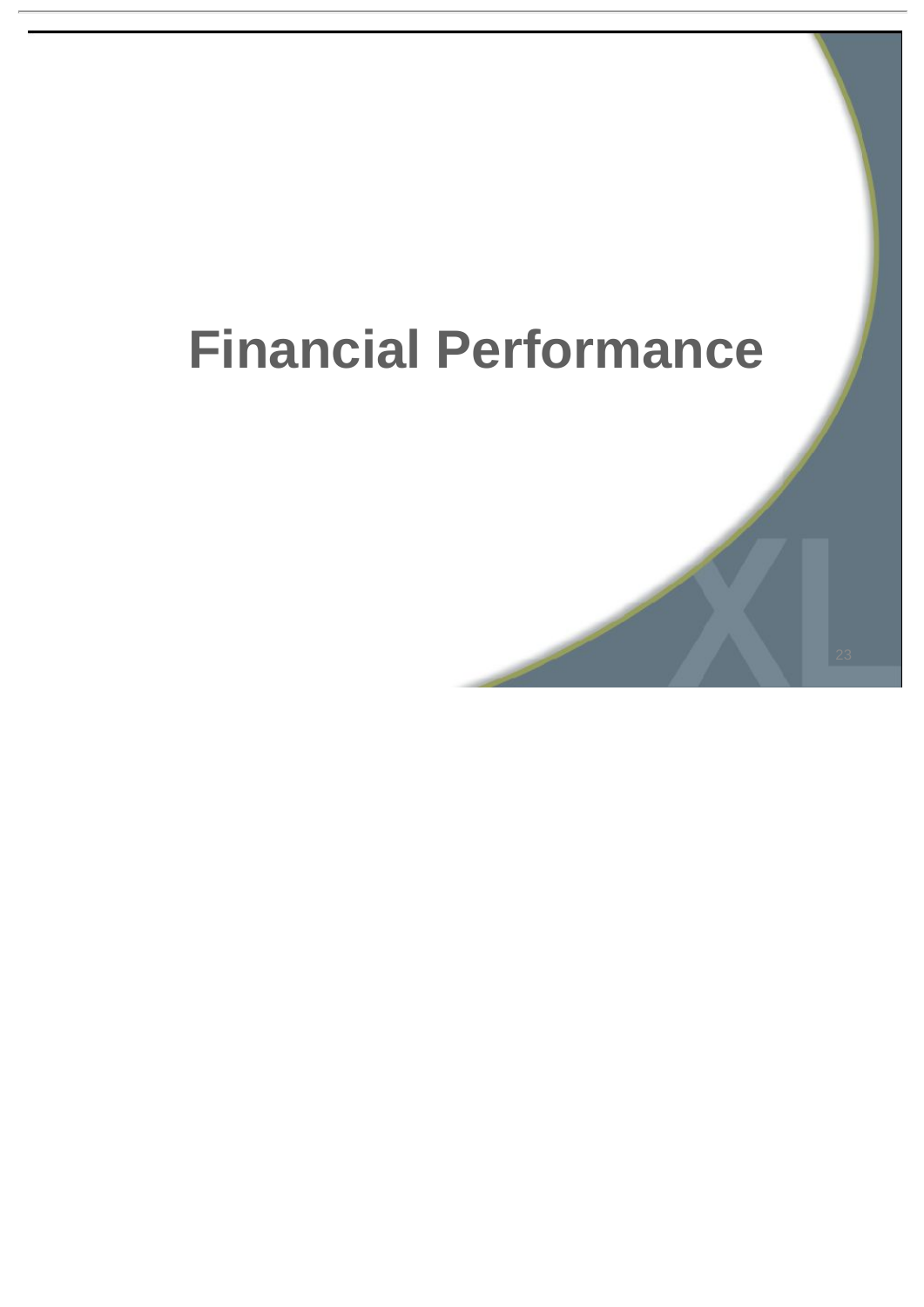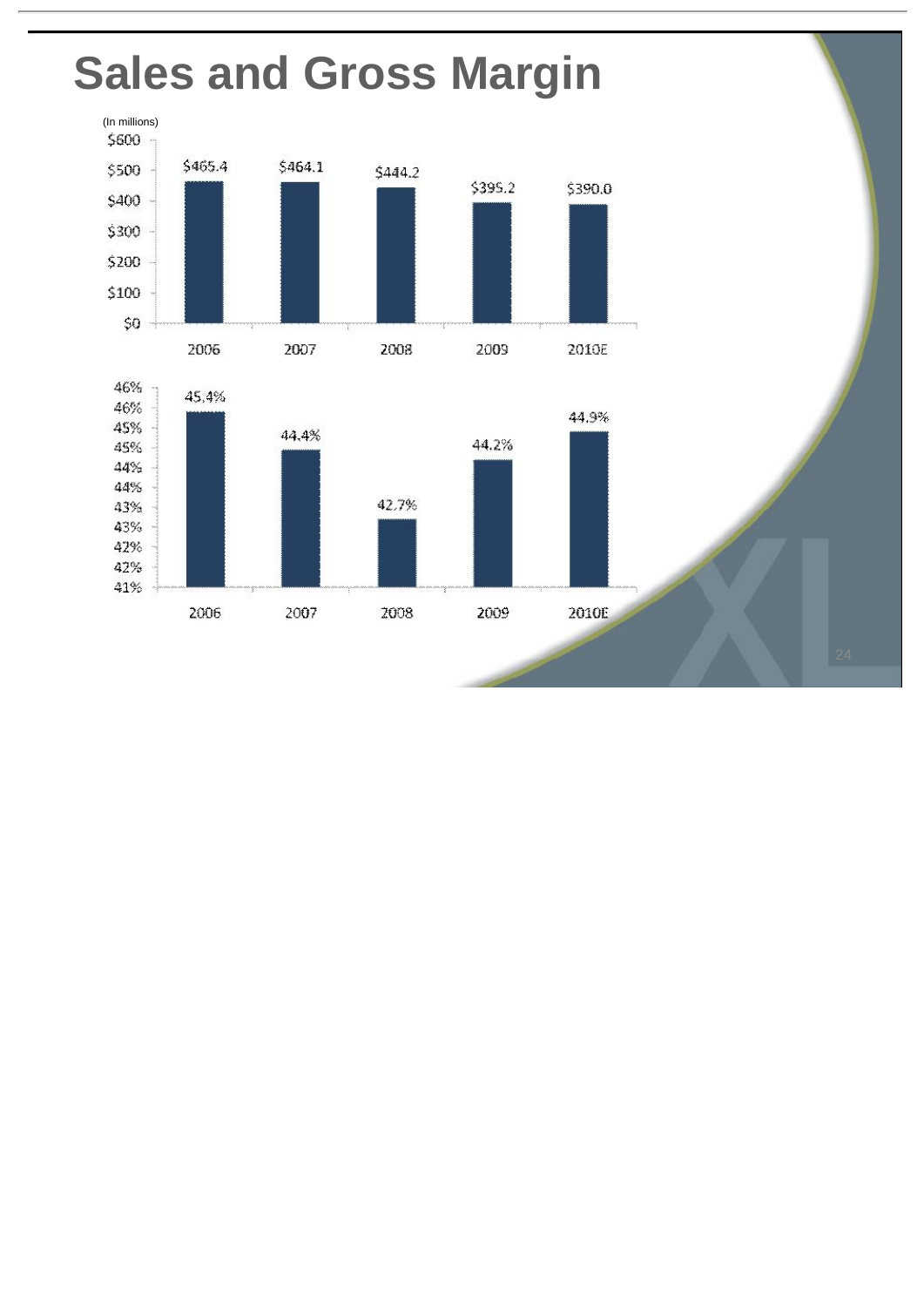#### **Expense Management**



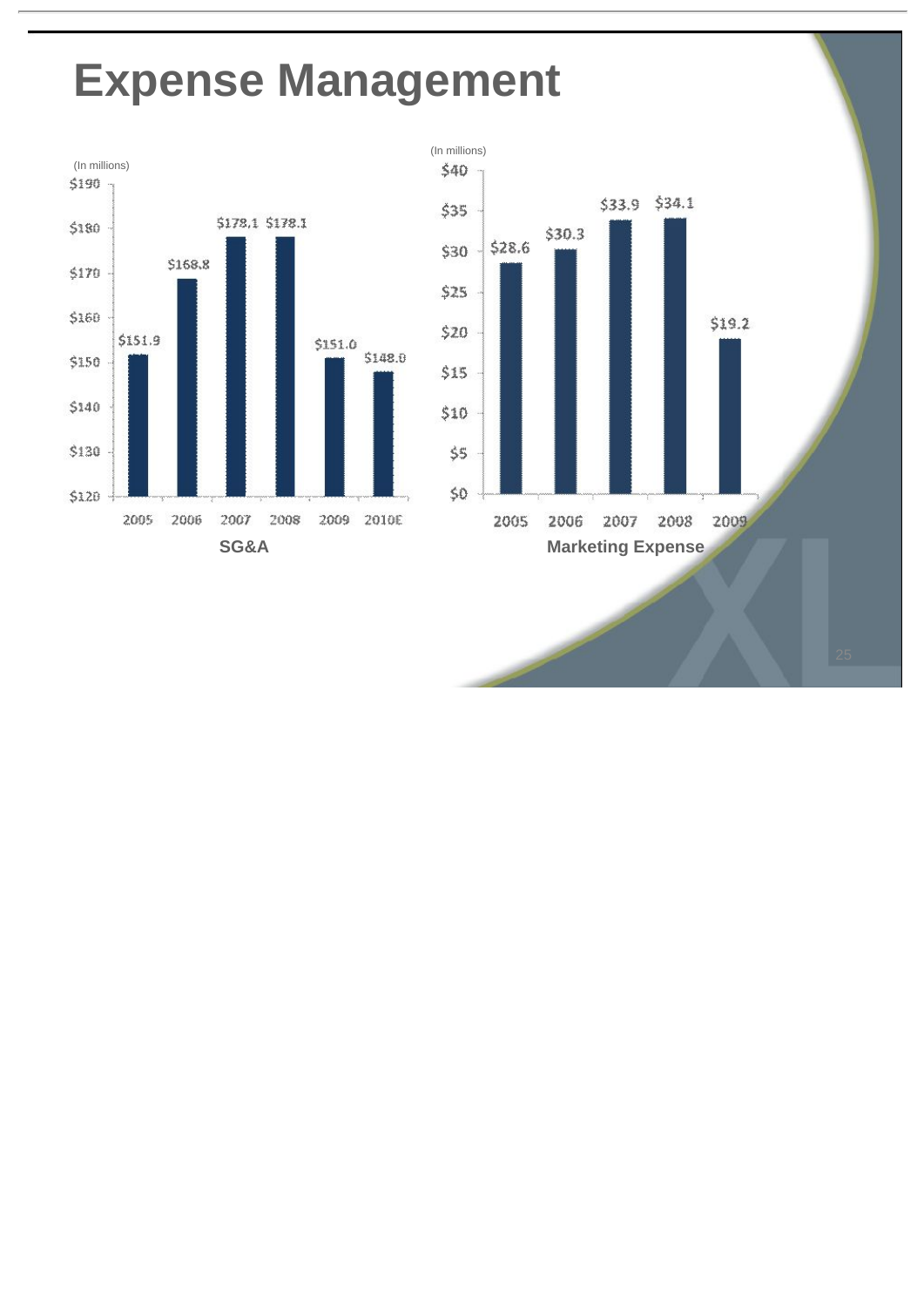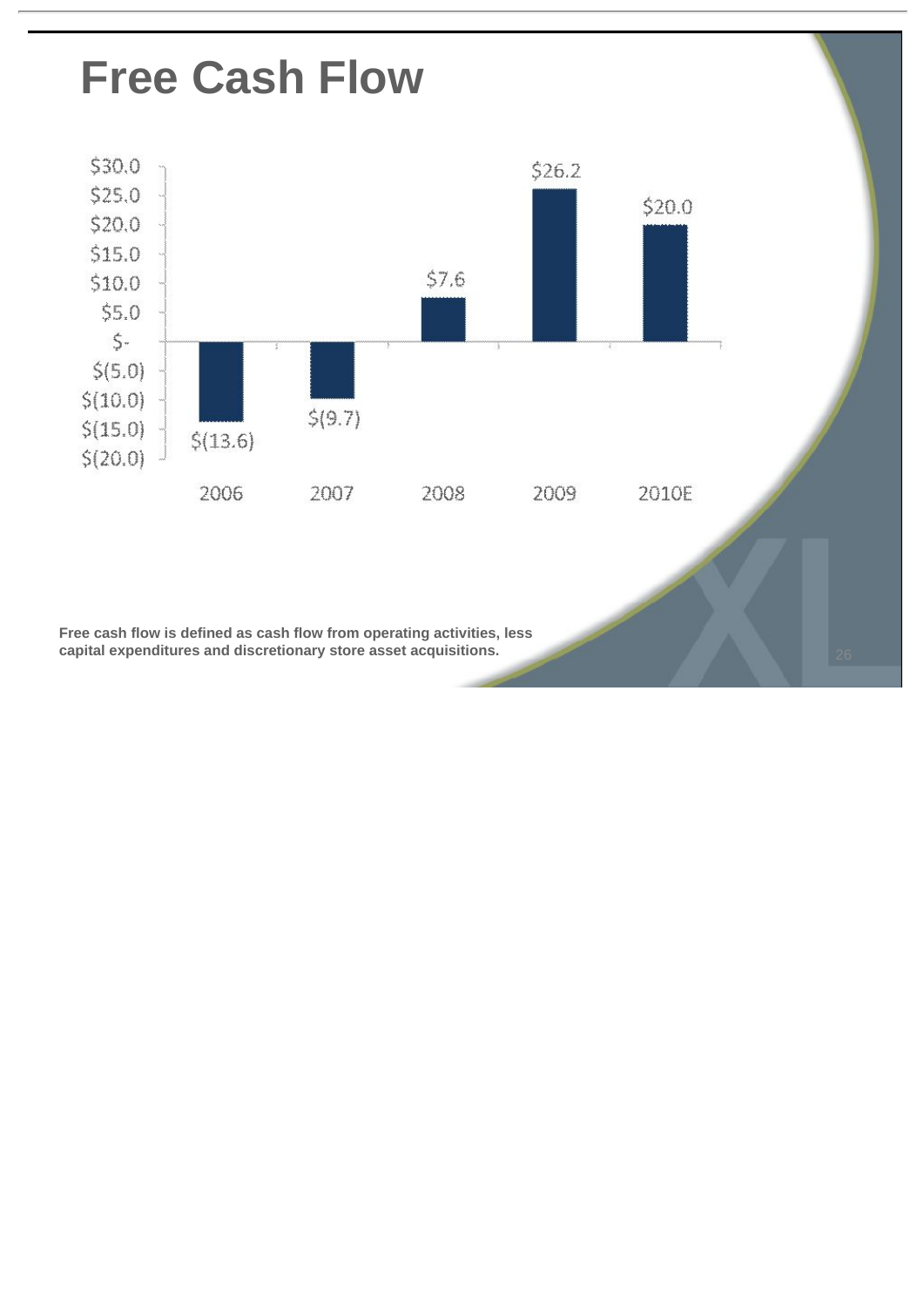### **Balance Sheet**

|                                    | 2010<br><b>Projected</b><br><b>Year End</b> | 2009     | 2008    | 2007     |
|------------------------------------|---------------------------------------------|----------|---------|----------|
| Inventory                          | \$85.0M                                     | \$90.0M  | \$98.6M | \$117.8M |
| <b>Borrowing</b><br>under revolver | $\bf{0}$                                    | \$3.5M   | \$38.7M | \$41.0M  |
| Cash on hand                       | \$10-15M                                    | $\Omega$ | 0       | ი        |
| <b>Fixed term loan</b>             | \$3.0M                                      | \$7.6M   | \$12.5M | \$17.3M  |

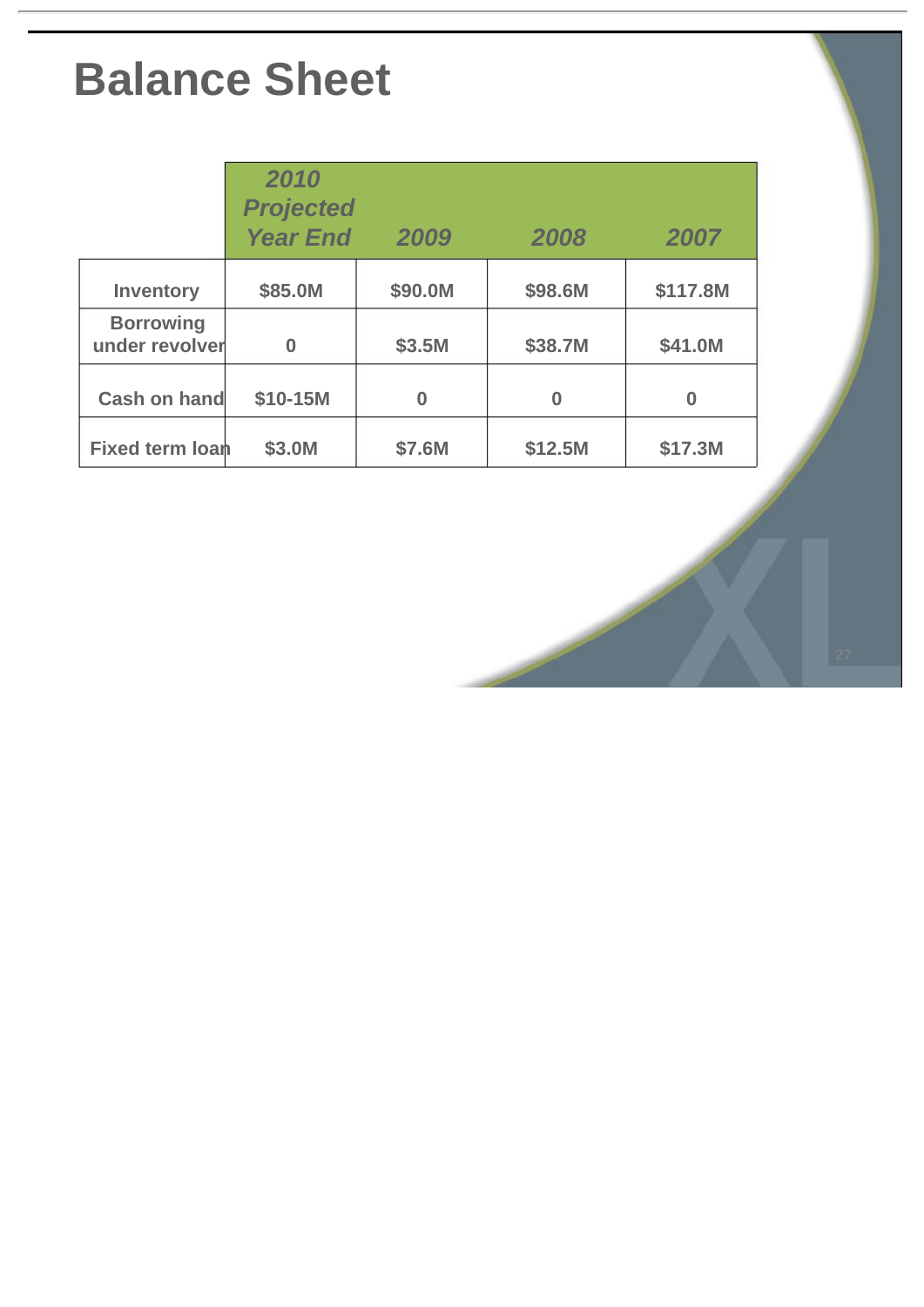### **Strong Capital Structure to Support Growth**

- Current \$110M loan facility expires October 2011; \$57.8M available at end of 2009
- Expect to be debt free in 2010 with credit availability approaching \$70M
- Approximately \$20M free cash flow expected to be generated in 2010 to reduce indebtedness and support growth